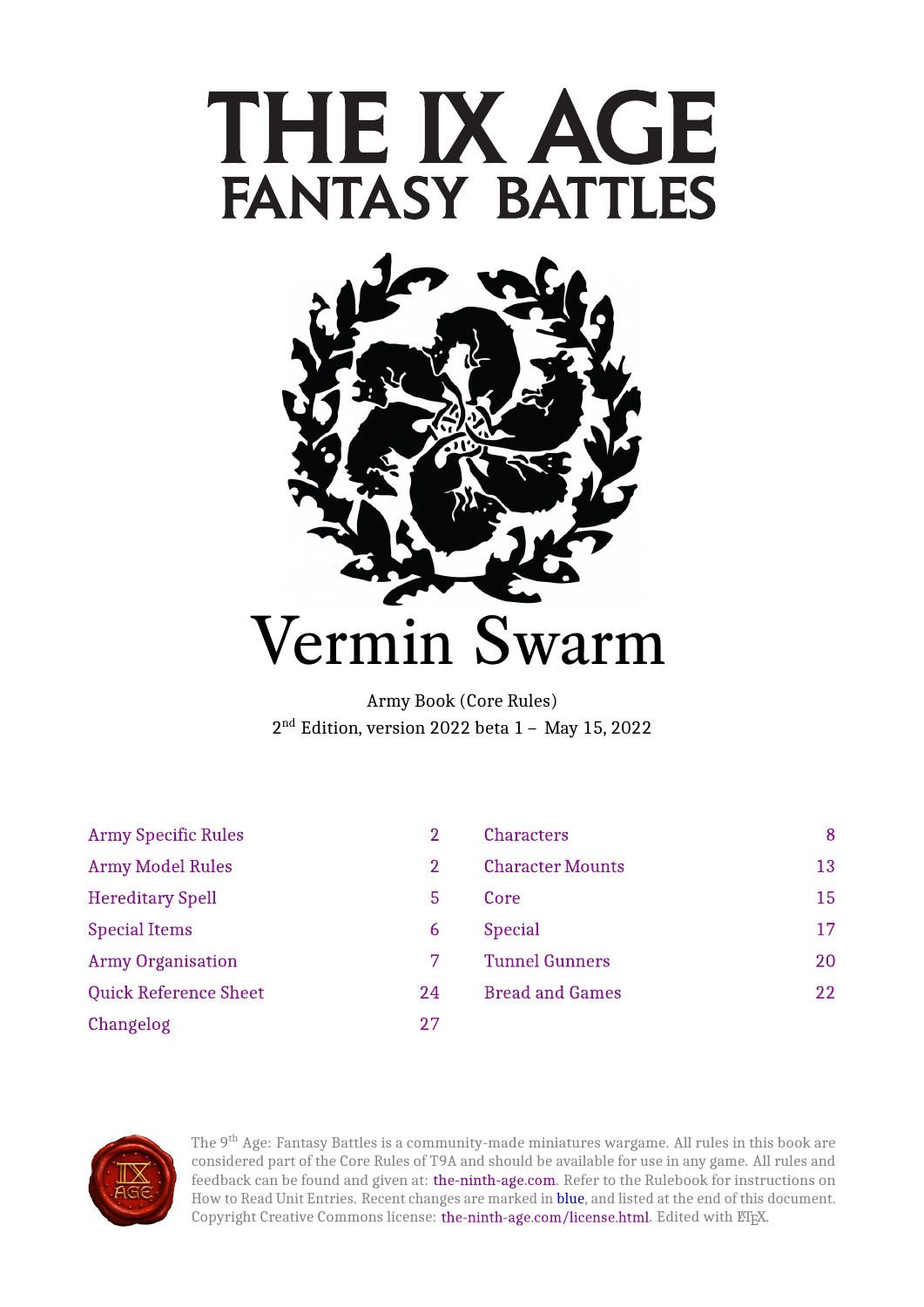# **Army Specific Rules**

### <span id="page-1-0"></span>**Tunnel Markers**

Each Vermin Swarm army gains two Tunnel Markers and can gain additional Tunnel Markers by including certain units in the Army List. At the start of step 7 of the Pre-Game Sequence (Spell Selection), for each of your army's Tunnel Markers, mark a point inside your half of the Battlefield with a Tunnel Marker. A player can only use up to 4 Tunnel Markers.

### **Tunnel Reserve**

Certain units have the ability to either enter or start the game in Tunnel Reserve. Units in Tunnel Reserve follow the rules for Ambush, with the following differences:

- Instead of entering the Battlefield from a Board Edge, the owner chooses a friendly Tunnel Marker. Place the unit within 3″ of the centre of this marker. No model can be placed with its centre farther away from the centre of the chosen marker than its March Rate. If this is not possible for any friendly marker on the Battlefield, the unit cannot enter the Battlefield during this Player Turn. Roll again in the next friendly Player Turn.
- A unit that enters the Battlefield from Tunnel Reserve cannot perform any Advance Moves, March Moves, or Reforms in the same Movement Phase. The unit counts as having performed a March Move during the Player Turn it arrives on the Battlefield for the purpose of shooting.
- A unit that enters the Battlefield from Tunnel Reserve in Game Turn 5 or 6 loses Scoring.
- <span id="page-1-2"></span><span id="page-1-1"></span>• A unit that enters Tunnel Reserve and does not return to the Battlefield before the end of the game counts as destroyed.

# **Army Model Rules**

### **Universal Rules**

### **Borne into Battle (X)**

The model **must** be deployed in, and can only join, a unit that includes at least one model from one of the unit entries stated in brackets (X). The model can never voluntarily leave its unit.

### **Callous**

Health Point losses of the model that are caused by friendly models are ignored for Panic (including units destroyed due to attacks from friendly models). The model may use Shooting Attacks against enemy units Engaged in Combat, with the following rules and restrictions:

- Friendly units Engaged in this Combat are ignored for Cover purposes (but not for drawing Line of Sight).
- Roll to hit as normal against the intended target. Immediately after determining the number of hits, roll a D6 for each hit. On a roll of 4+, the hit is distributed onto a randomly chosen friendly unit Engaged with the original target. Otherwise, proceed as normal.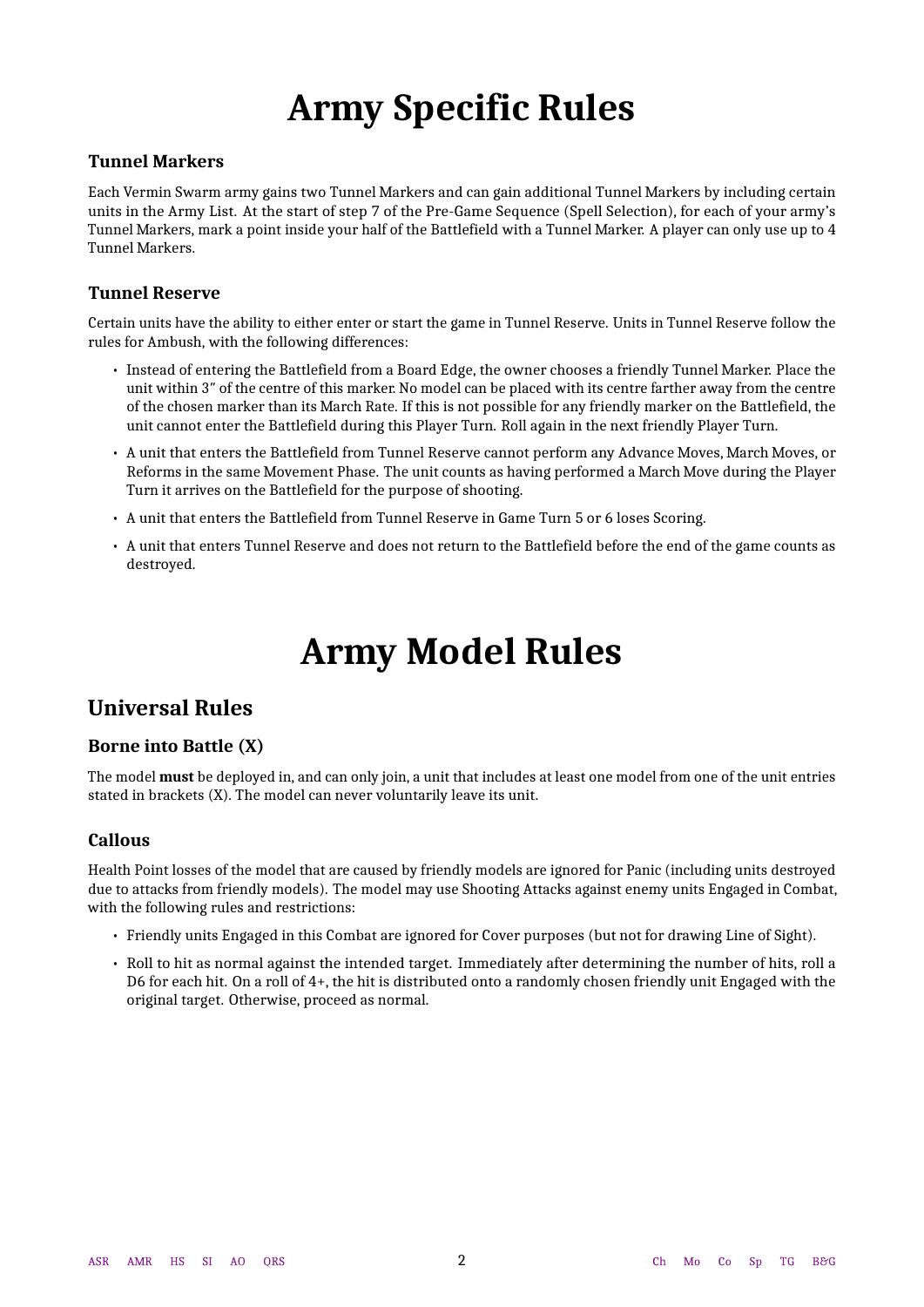### **Eagle Standard**

While a non-Fleeing unit with one or more Eagle Standards is within range of a friendly model's Commanding Presence, the unit gains Rally Around the Flag, whose range is **always** 8″. Discipline Tests taken by units while within range of one or more instances of Rally Around the Flag from Eagle Standard are subject to Minimised Roll.

### **Life is Cheap**

When calculating Combat Score, halve the number of Health Point losses of models with Life is Cheap, rounding fractions up. This does not include Combat Score bonuses from Overkill.

### **Without Number**

If this option is taken for any model in the army, then **all** models in the army that can take it **must** take it. When the model is removed as a casualty, place it in a Reinforcement Pool next to the Battlefield. At the start of any phase, you may remove 40 models from this Reinforcement Pool and place one of the following Summoned units in Tunnel Reserve:

- 25 Vermin Legionaries with a **Champion**, a **Musician**, a **Standard Bearer** with **Eagle Standard**, and **Without Number**. The unit loses Scoring. The unit may take Shield and Spear.
- 40 Vermin Slaves with a **Musician** and **Without Number**.

### **Attack Attributes**

### **Cohort Coordination**

While the model's unit is Steadfast and does not suffer from Disrupted Ranks, the model gains **Fight in Extra Rank**. Check if the conditions are met and apply the effects at the start of each Initiative Step.

### **Mishap (X)**

The model suffers a Mishap when it rolls a natural '1' for the type of roll described in brackets (X). If X is "Misfire", the model suffers a Mishap instead of suffering effects from Misfire. A roll resulting in a Mishap can never be rerolled and an attack resulting in a Mishap is always lost. When suffering a Mishap, the model's unit suffers 2 hits with Strength 5 and Armour Penetration 10. These hits are not considered to be made with the Shooting Weapon. If the Trial and Terror shooting mode was used, the number of hits is increased to 4.

### **Trial and Terror**

The Trial and Terror section in a weapon's profile describes an alternative shooting mode. If one model uses the Trial and Terror shooting mode, then all models in its unit **must** use it. The effects last until the end of the phase.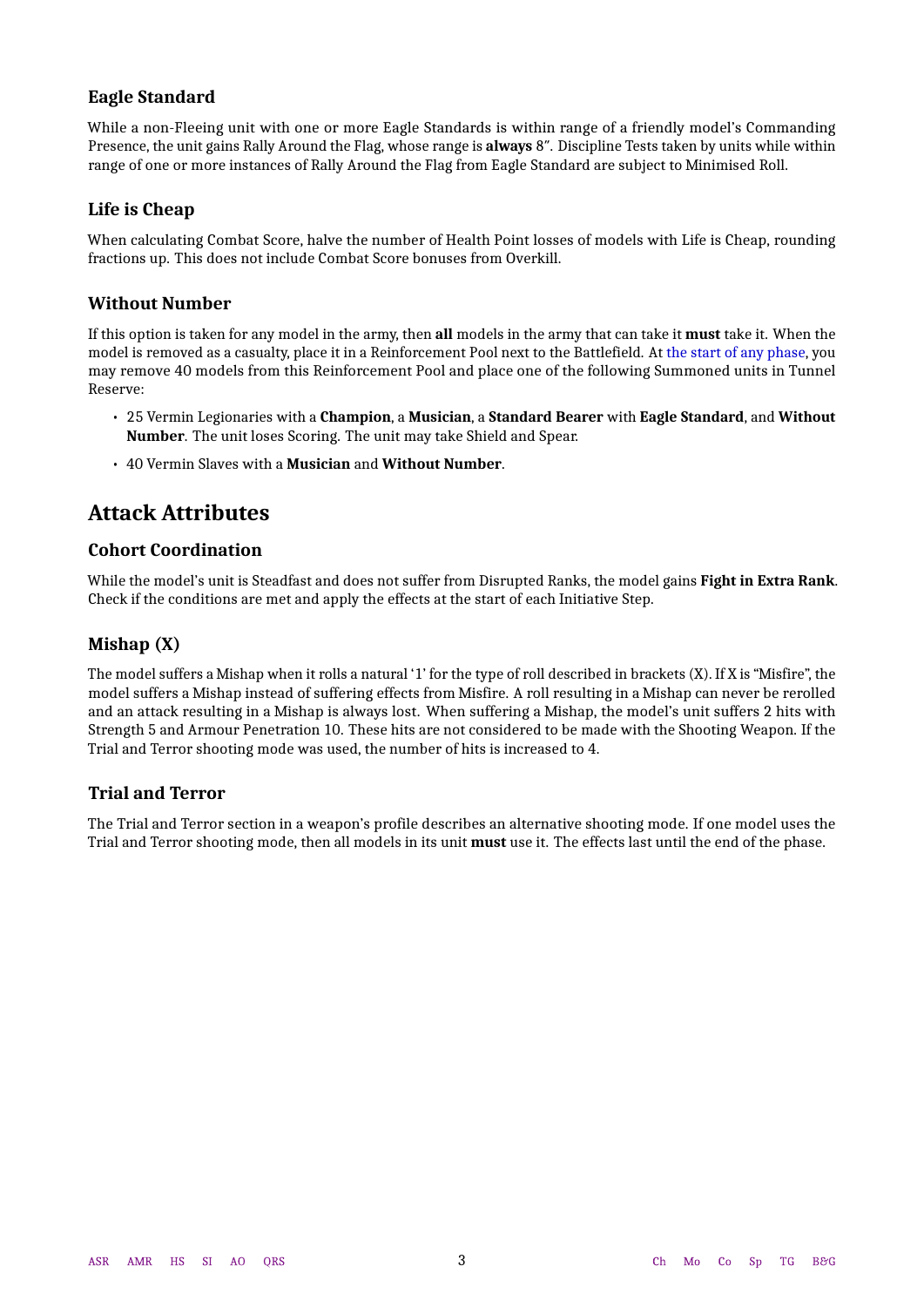### **Special Attacks**

### **Cult of Errahman**

Whenever a natural '1' is rolled to hit for an enemy Close Combat Attack allocated towards a model with Cult of Errahman, the model part inflicts 1 hit with Toxic Attacks on the attacking model's unit in the same Initiative Step, before any casualties are removed.

R&F models with Cult of Errahman cannot be joined by models without Cult of Errahman.

### **Armoury**

### **Jezail** – Shooting Weapon

0–18 Models/Army. Range 36″, Shots 1, Str 5, AP 3, **Accurate**, **Mishap (To-hit roll)**, **Unwieldy**. The user loses Quick to Fire if it had it (and cannot gain it in any way). **Trial and Terror**: The weapon's range is **set** to 24″ and it gains **Multiple Wounds (2)** and **Reload!**.

### **Rotary Gun** – Shooting Weapon

### 0–12 Models/Army.

Range 18″, Shots D6, Str 4, AP 2, **Mishap (Roll for number of Shots)**. **Trial and Terror**: The weapon's range is **set** to 12″, its Shots are **set** to D6×2, and it gains **Reload!**.

### **Canister Launcher** – Artillery Weapon

### 0–9 Models/Army.

**Catapult (2×2)**. Range 24″, **Mishap (Misfire)**, **Toxic Attacks**. The total number of simultaneous hits from a unit with this weapon cannot exceed the number of models in the target unit. **Trial and Terror**: The weapon's range is **set** to 18″. Replace Catapult (2×2) with **Catapult (3×3)**.

### **Deepfire Thrower** – Artillery Weapon

### 0–9 Models/Army.

**Flamethrower**. Range 18″, Shots 1, Str 3, AP 0, **Flaming Attacks**, **Mishap (Misfire)**. The user gains **Flammable**. The total number of simultaneous hits from a unit with this weapon cannot exceed the number of models in the target unit.

**Trial and Terror**: The weapon's range is **set** to 12″ and its Strength is **set** to 4.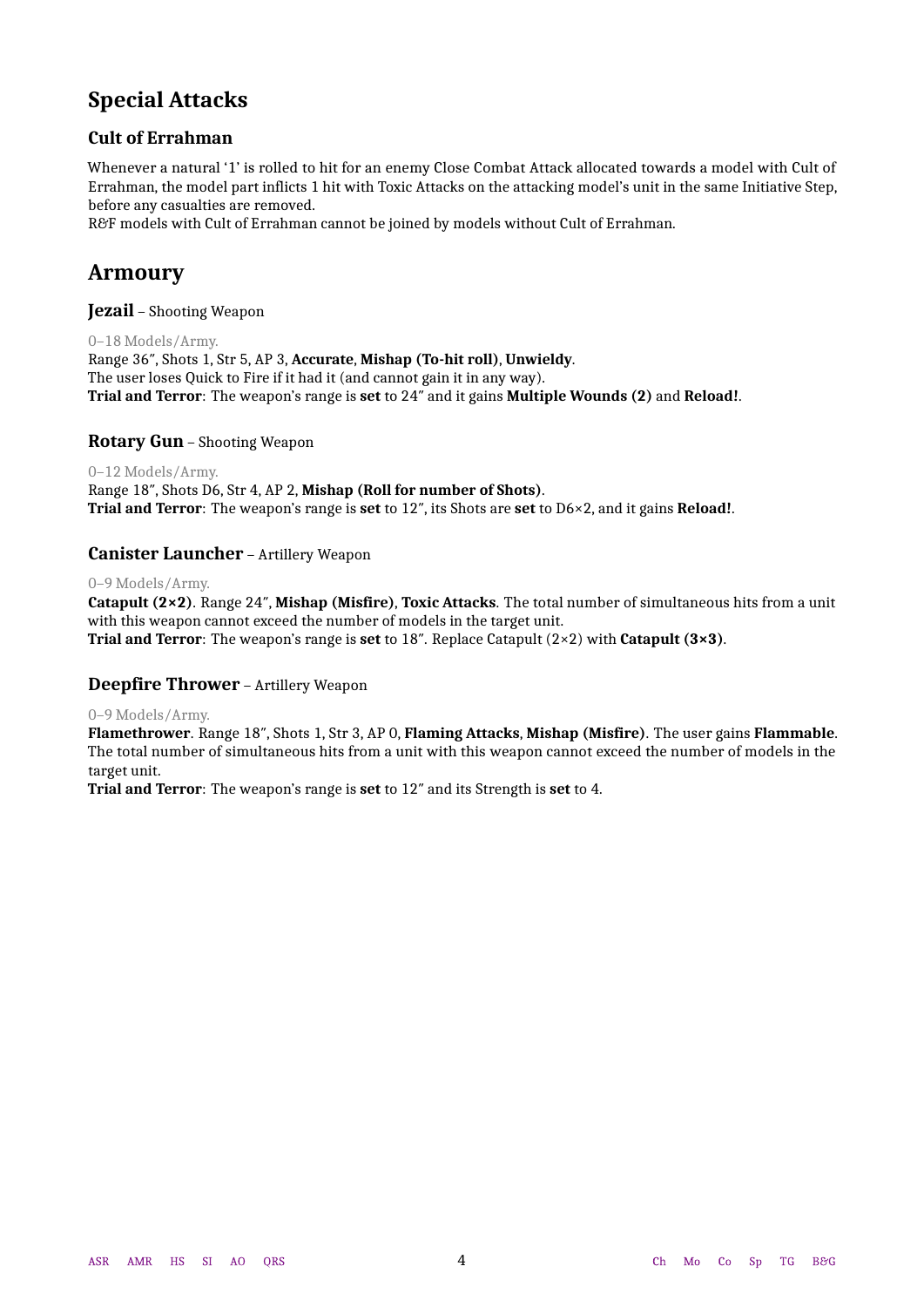# **Hereditary Spell**

<span id="page-4-0"></span>

| Casting Value                                                   | Ranae                                              | Type   | Duration | Effect                                                                                                                                                                           |
|-----------------------------------------------------------------|----------------------------------------------------|--------|----------|----------------------------------------------------------------------------------------------------------------------------------------------------------------------------------|
| <b>H</b> The Awakened Swarm<br>$\langle$ 5+ $\rangle$<br>$(7+)$ | $\langle{\bf 12}^{\prime\prime}\rangle$<br>${18"}$ | Ground | Instant  | The range of this spell can be measured from the Caster or<br>from any friendly Tunnel Marker on the Battlefield. Sum-<br>mon a Rat Swarm (profile below) on the targeted point. |

<span id="page-4-1"></span>**Rat Swarm** *Height* Standard *Height* Standard *Type* Beast *Base* 40×40 mm

| Global                  | Adv | Mar      | Dis          |          |     | Model Rules                          |
|-------------------------|-----|----------|--------------|----------|-----|--------------------------------------|
|                         | 12" | 12"      | 4            |          |     | Callous, Endless Tide, Insignificant |
| Defensive               | HP  | Def      | Res          | Arm      |     |                                      |
|                         | 3   | $\bf{0}$ | $\mathbf{1}$ | $\bf{0}$ |     | Hard Target (1)                      |
| <i><b>Offensive</b></i> | Att | 0ff      | Str          | AP       | Agi |                                      |
|                         |     |          |              |          |     |                                      |
| Rat Swarm               |     | $\bf{0}$ | $\mathbf 2$  | L        | 3   |                                      |

*Model Rules*

**Endless Tide:** Universal Rule.

The model cannot declare any Charges, and other units cannot declare any Charges against the model. The model and other units ignore each other regarding the Unit Spacing rule for all movement and can touch and move through one another during any movement (note that this includes Ambush and that this means that the model can be placed in base contact with other units when Summoned). The model never blocks Line of Sight (remember that this also affects Cover as it can never contribute to Hard Cover).

When the model touches another unit, the model is immediately removed as a casualty, and the other unit immediately suffers 3D6 hits with Strength 2 and Armour Penetration 1. If several units are touched simultaneously, the Active Player chooses which unit suffers the hits. If the model was removed due to another unit moving into contact with it, that unit suffers an additional D6 hits. When the model is removed as a casualty, it does not cause Panic Tests.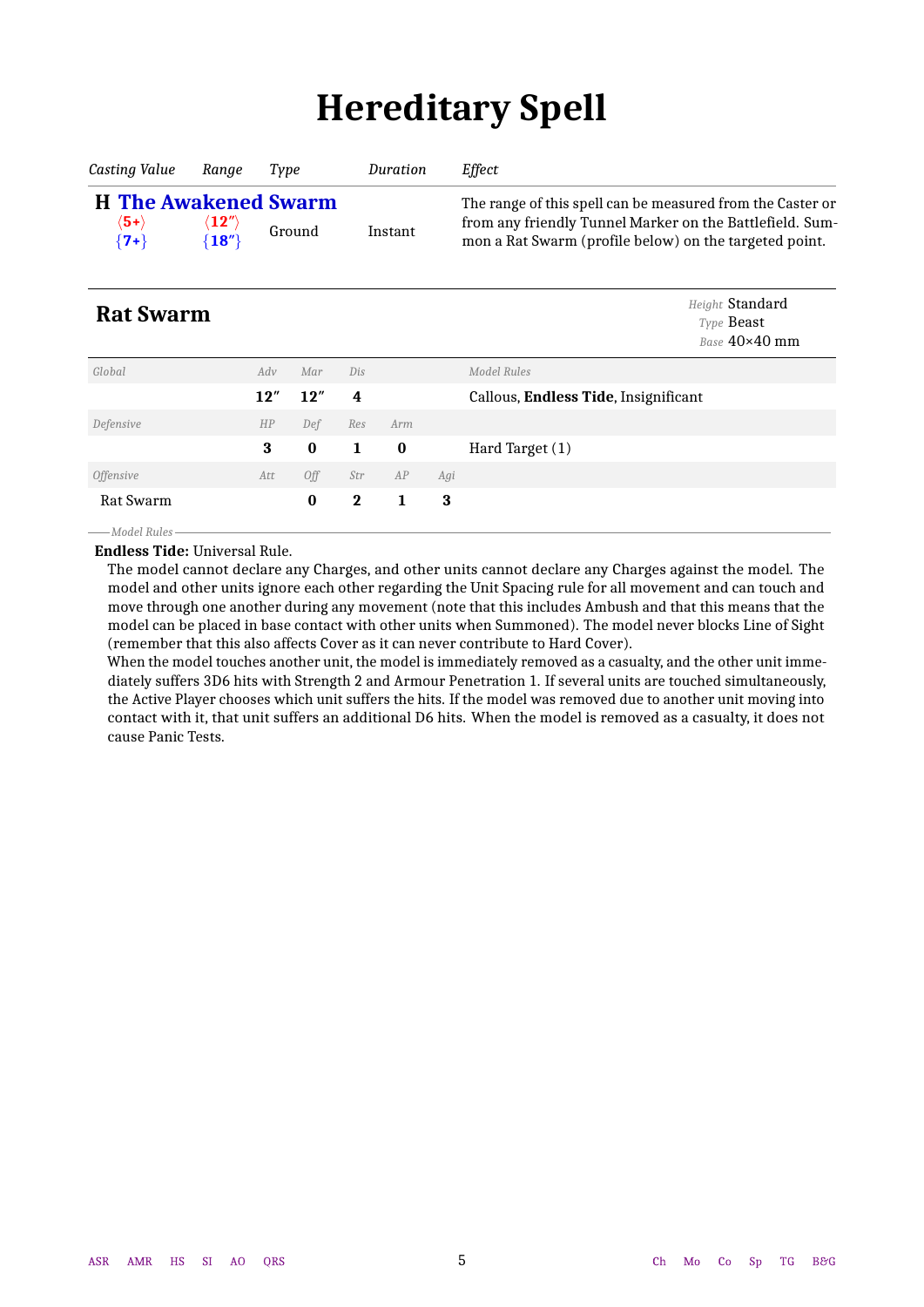# **Special Items**

### <span id="page-5-0"></span>**Weapon Enchantments**

### **Secrets of the Doom Blade** 175 pts

Standard Height models only.

Enchantment: Hand Weapon.

While using this weapon, the wielder gains +1 Attack Value. Attacks made with this weapon gain **Multiple Wounds (D6)** and become **Divine Attacks** and **Magical Attacks**. Their Strength is **set** to 10 and their Armour Penetration is **set** to 3. At the end of each friendly Movement Phase, if the wielder is not Engaged in Combat, it suffers 1 hit with **Toxic Attacks**.

### **Swarm Master** 20 pts

Infantry models only.

Enchantment: Close Combat Weapon.

While using this weapon, the wielder gains **Grind Attacks (X)**, where X is the number of Full Ranks in the wielder's unit, up to a maximum of 10. These Grind Attacks are resolved with Strength 3, Armour Penetration 1, and **Magical Attacks**.

**Rodentium Bullets** 15 pts 0–2 per Army. Enchantment: Pistol. The weapon's range is **set** to 18″. The weapon gains +2 Shots, +1 AP, **Accurate**, and **Magical Attacks**.

### **Armour Enchantments**

**Plague-Hermit's Blessing 50 pts** Models with Cult of Errahman only. Enchantment: Light Armour. The wearer gains +1 Health Point and **Fortitude (5+)**. Successful to-hit rolls with Close Combat Attacks against the wearer **must** be rerolled.

### **Banner Enchantments**

### **Sacred Aquila** 55 pts

The bearer and R&F models in the bearer's unit gain **Battle Focus**. Additionally, for each natural to-hit roll of '1' with a Close Combat Attack made by the bearer's unit, the bearer's unit suffers 1 hit with Strength 3 and Armour Penetration 0 in the same Initiative Step. This is considered a Special Attack.

### **Bell of the Deep Roads** 45 pts

The bearer's unit may start the game in Tunnel Reserve. Ambush rolls of the bearer's unit may be rerolled. This overrides the restriction of Special Items not working while their bearer is off the board. If the unit passes an Ambush roll, all subsequent failed Ambush rolls for Tunnel Reserve during this Player Turn may be rerolled. Any unit that passes its Ambush roll due to this reroll **must** enter the Battlefield from the same Tunnel Marker as the bearer's unit. If this is not possible, the unit cannot enter the Battlefield during this Player Turn. Roll again in the next friendly Player Turn.

#### **Banner of the Last Storm 25 pts** Cannot be taken by models that count towards Core.

Ranged Attacks distributed onto Standard Height R&F models in the bearer's unit suffer −1 to wound. One use only. May be activated at the start of any Player Turn. Ranged Attacks distributed onto Standard Height R&F models in other friendly units within 8″ of the bearer's unit suffer −1 to wound until the end of the Player Turn. Afterwards, the Banner Enchantment is ignored for the rest of the game.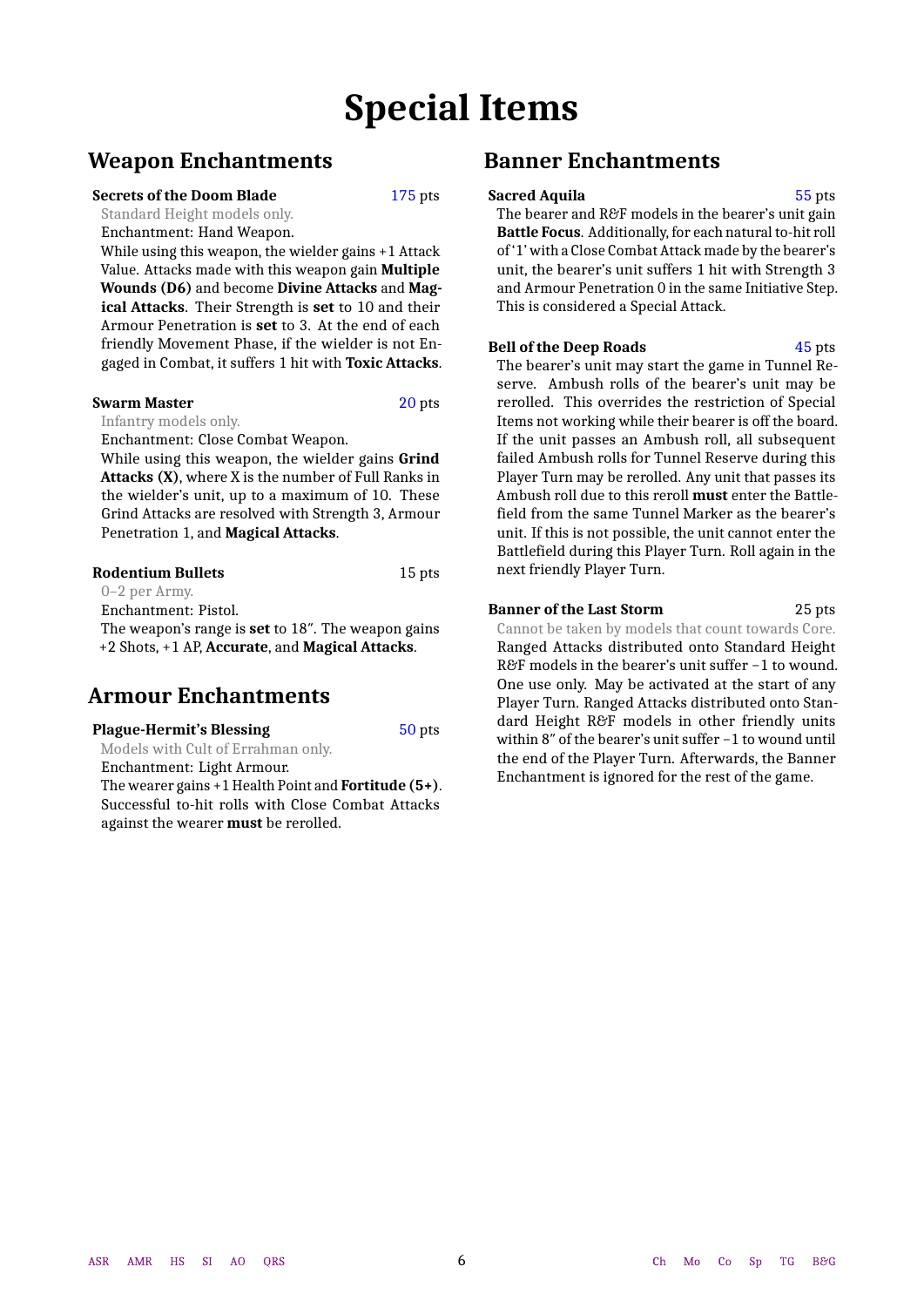### **Artefacts**

### **Crown of Hubris** 55 pts Dominant. In any friendly Magic Phase, immediately after Siphon the Veil, i.e. after converting Veil Tokens into Magic Dice, the bearer may choose to inflict D6 hits on its unit that wound automatically with no saves of any kind allowed. If so, the owner gains additional Veil Tokens equal to half the number of lost Health

### **Orb of Ateus** 50 pts

Points, rounding fractions up.

Vermin Senators and Rakachit Technocrats only. Once per Shooting Phase, the bearer may discard 2 Veil Tokens from its owner's Veil Token pool and nominate a unit within 6″ that has not fired yet during this Shooting Phase. Weapons with Trial and Terror in this unit gain +1 to wound and **Magical Attacks**, and the number of hits from each Mishap is increased by D3. The effects last until the end of the phase.

#### **Storm Rocket** 50 pts

Vermin Senators and Skorchit Alchemists only. One use only. When this Artefact is used, it is a Shooting Weapon with Aim (2+) and the following profile: Range 24″, Shots 1, Str 5, AP 2, **Area Attack (3×3)**, **Magical Attacks**, **Mishap (To-hit roll)**.

#### **Cowl of the Apostate** 40 pts

The model gains **Holy Triumvirate** (see [Swarm](#page-10-0) [Priest\)](#page-10-0), and for the purpose of this rule, it counts as having both **Caelysian Pantheon** and **Cult of Errahman**.

### **Orator's Toga** 35 pts Standard Height models only.

The bearer gains **Stand Behind** and cannot issue Duels.

<span id="page-6-1"></span><span id="page-6-0"></span>**Tome of the Ratking** 35 pts The bearer can cast *The Awakened Swarm* (Hereditary Spell) as a Bound Spell with Power Level (4/8).

#### **Map of the Deeps** 25 pts

Vermin Senators and Stygian Overseers only. At the end of each friendly Shooting Phase, the bearer may move a single friendly Tunnel Marker within 24″ up to 6″ in any direction.

### **Tarina's Lyre** 15 pts

Vermin Senators and Fetthis Fleshmasters only. Stomp Attacks made by enemy units within 6″ of the bearer suffer a −2 to-wound modifier.

# **Army Organisation**



**Characters** Max. 40%



**Core** Min. 25%



**Special** No limit



**Tunnel Gunners** Max. 30%



**Bread and Games** Max. 25%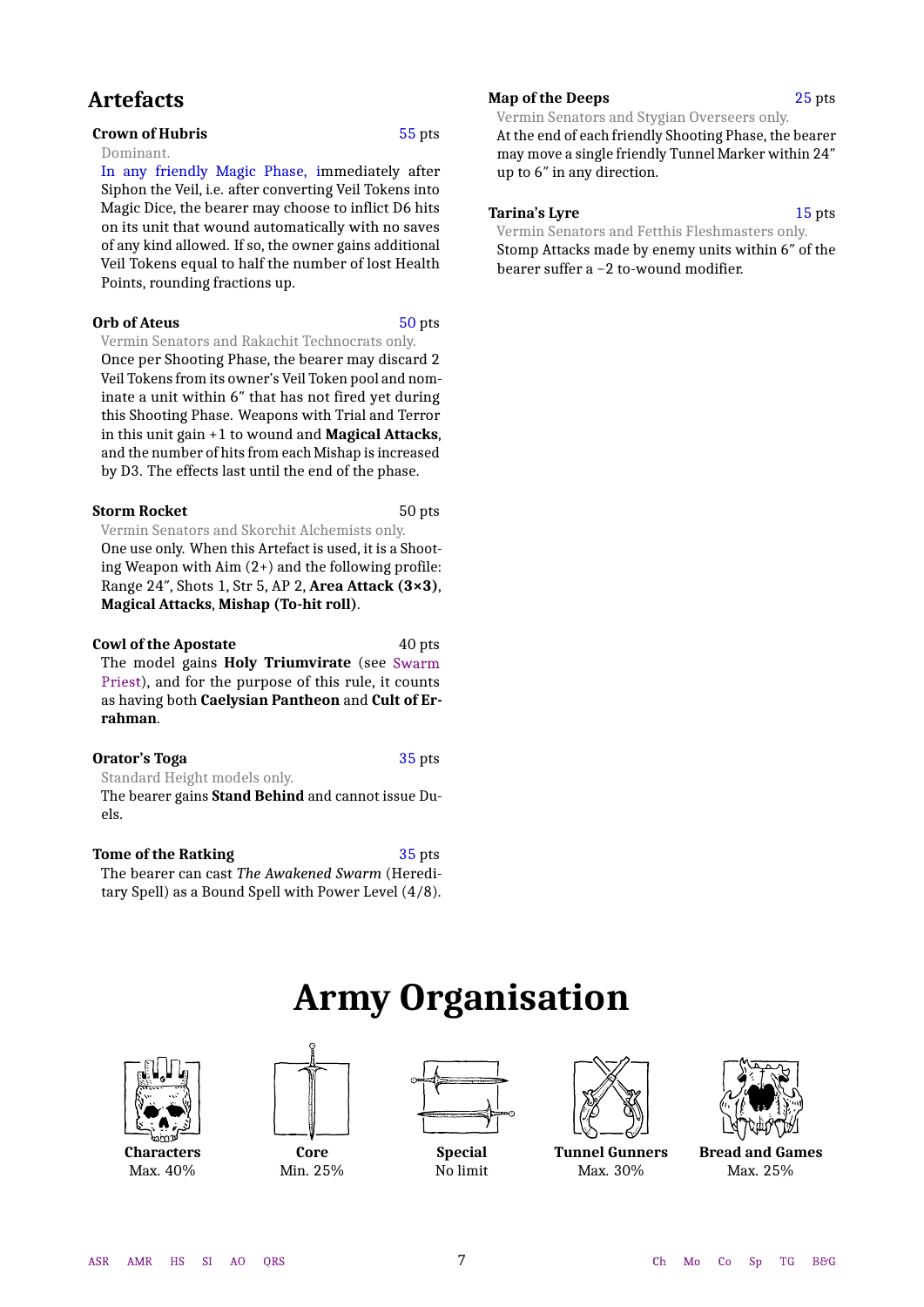# **Characters** (Max. 40%)

<span id="page-7-1"></span><span id="page-7-0"></span>

| <b>Ruinous Dictator</b><br><b>445</b> pts                                                                                                                                                                                                                                                                              |     |     |     |             |     | single model        | One of a Kind                                                                                                                                                                                                                                                       | Height Gigantic<br>Type Infantry<br>Base 75×75 mm        |
|------------------------------------------------------------------------------------------------------------------------------------------------------------------------------------------------------------------------------------------------------------------------------------------------------------------------|-----|-----|-----|-------------|-----|---------------------|---------------------------------------------------------------------------------------------------------------------------------------------------------------------------------------------------------------------------------------------------------------------|----------------------------------------------------------|
| Global                                                                                                                                                                                                                                                                                                                 | Adv | Mar | Dis |             |     | Model Rules         |                                                                                                                                                                                                                                                                     |                                                          |
|                                                                                                                                                                                                                                                                                                                        | 7'' | 14" | 6   |             |     | <b>Wizard Adept</b> |                                                                                                                                                                                                                                                                     | Callous, Fearless, Stubborn, Supernal, Unlimited Power!, |
| Defensive                                                                                                                                                                                                                                                                                                              | HP  | Def | Res | Arm         |     |                     |                                                                                                                                                                                                                                                                     |                                                          |
|                                                                                                                                                                                                                                                                                                                        | 7   | 4   | 5   | $\mathbf 2$ |     | Aegis $(5+)$        |                                                                                                                                                                                                                                                                     |                                                          |
| <i><b>Offensive</b></i>                                                                                                                                                                                                                                                                                                | Att | 0ff | Str | AP          | Agi |                     |                                                                                                                                                                                                                                                                     |                                                          |
| Ruinous Dictator                                                                                                                                                                                                                                                                                                       | 4   | 4   | 5   | 4           | 8   | Halberd             |                                                                                                                                                                                                                                                                     |                                                          |
| — Model Rules<br><b>Unlimited Power!: Universal Rule.</b><br>The model must be the General. While within range<br>of the model's Commanding Presence, other friendly<br>units gain Fearless. In addition, while Steadfast and<br>not suffering from Disrupted Ranks, the units also<br>gain Unstable.<br>Magic Options |     |     |     |             |     | Options-            | <b>Must</b> choose a Mortal Origin (one choice only):<br>Lord of the Legions<br><b>Pontifex Maximus</b><br>I am the Senate<br><b>Must</b> choose a Patron Deity (one choice only):<br><b>Avatar of Udius</b><br><b>Avatar of Acratos</b><br><b>Avatar of Favana</b> | $pts-$<br>free<br>20<br>30<br>free<br>20<br>25           |

*Optional Model Rules (Mortal Origin)*

#### **I am the Senate:** Universal Rule.

When friendly units within range of the model's Commanding Presence (including the model itself) lose Health Points due to Unstable, the number of lost Health Points is reduced by the unit's number of Full Ranks, to a maximum of 3.

### **Lord of the Legions:** Universal Rule.

The model gains Great Weapon and Paired Weapons.

**Occultism** 

#### **Pontifex Maximus:** Universal Rule.

The model knows *The Awakened Swarm* (Hereditary Spell) in addition to its other spells. In addition, the model **always** selects its spells from all Learned Spells of its chosen Path.

### *Optional Model Rules (Patron Deity)*

#### **Avatar of Acratos:** Universal Rule.

The model gains **Lightning Reflexes** and adds +2 to its side's Combat Score in combats which it is Engaged in when Combat Scores are calculated.

#### **Avatar of Favana:** Universal Rule.

The model gains **Multiple Wounds (D3)** and **Swiftstride**.

#### **Avatar of Udius:** Universal Rule.

The model gains **Fortitude (4+, against non-Magical Melee Attacks)**.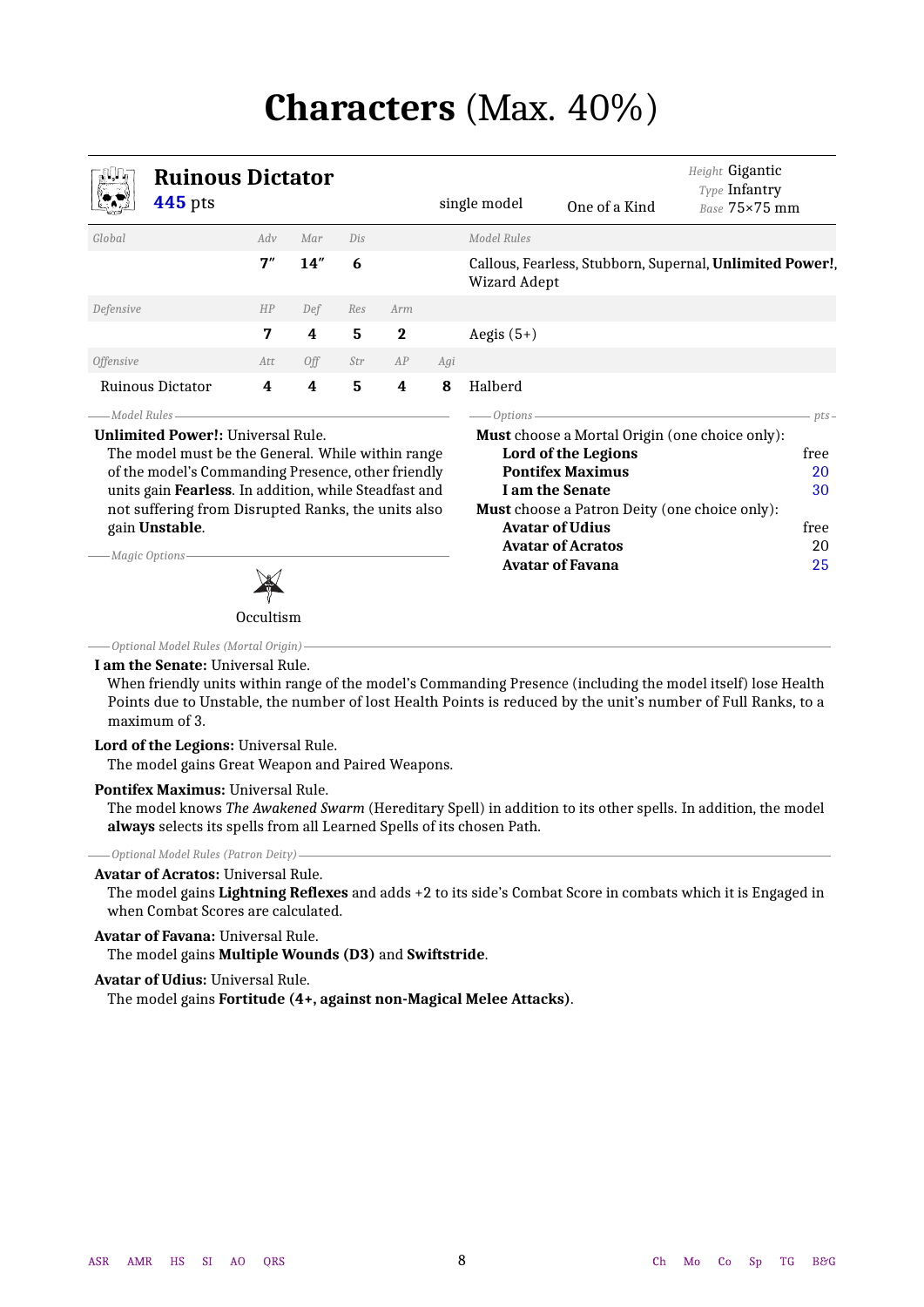<span id="page-8-0"></span>

| Vermin Senator<br>$125$ pts                                                                      |          |      |     |          |     | single model         | Height Standard<br>Type Infantry<br>Base 20×20 mm |
|--------------------------------------------------------------------------------------------------|----------|------|-----|----------|-----|----------------------|---------------------------------------------------|
| Global                                                                                           | Adv      | Mar  | Dis |          |     | Model Rules          |                                                   |
|                                                                                                  | 5''      | 10'' | 7   |          |     | Callous, Vox Populi  |                                                   |
| Defensive                                                                                        | HP       | Def  | Res | Arm      |     |                      |                                                   |
|                                                                                                  | 3        | 3    | 3   | $\bf{0}$ |     | Light Armour         |                                                   |
| <i><b>Offensive</b></i>                                                                          | Att      | Off  | Str | AP       | Agi |                      |                                                   |
| Vermin Senator                                                                                   | $\bf{2}$ | 3    | 3   | $\bf{0}$ | 4   | Pistol $(4+)$        |                                                   |
| — Model Rules-                                                                                   |          |      |     |          |     | $-$ Options -        | $pts-$                                            |
| Vox Populi: Universal Rule.                                                                      |          |      |     |          |     | <b>Special Items</b> | up to 200                                         |
| The range of the model's Commanding Presence is                                                  |          |      |     |          |     | ——Mount Options -    | $pts-$                                            |
| set to 18" when measured to units with one or more<br>ar a d'ala a stal. Tha al a Oas a d'a a d' |          |      |     |          |     | Senatorial Litter    | 55                                                |

models with Eagle Standard.

<span id="page-8-1"></span>

### **Bloodfur Legate 115** pts single model

*Height* Standard *Type* Infantry *Base* 20×20 mm

A mount marked with (B&G) counts towards Bread and Games. The mount and its rider also count towards Characters.

| Global                        | Adv | Mar  | Dis |           |        | Model Rules                                     |
|-------------------------------|-----|------|-----|-----------|--------|-------------------------------------------------|
|                               | 5'' | 10'' | 6   |           |        | Callous                                         |
| Defensive                     | HP  | Def  | Res | Arm       |        |                                                 |
|                               | 3   | 4    | 4   | $\bf{0}$  |        | <b>Heavy Armour</b>                             |
| <i><b>Offensive</b></i>       | Att | Off  | Str | AP        | Agi    |                                                 |
| <b>Bloodfur Legate</b>        | 4   | 5    | 4   | 1         | 6      |                                                 |
| Options                       |     |      |     |           | $pts-$ | Optional Model Rules                            |
| <b>Greater Eagle Standard</b> |     |      |     |           | 50     | Greater Eagle Standard: Universal Rule.         |
| Special Items                 |     |      |     | up to 200 |        | The model gains Standard Bearer and Eagle Stan- |
| Shield                        |     |      |     |           | 5      | dard, with the following exceptions:            |
| Pistol $(3+)$                 |     |      |     |           | 5      | • The requirement for being within range of a   |
| One choice only:              |     |      |     |           |        | friendly model's Commanding Presence is ig-     |
| Spear                         |     |      |     |           | 5      | nored.                                          |
| Halberd                       |     |      |     |           | 10     | • When calculating Combat Score, only a single  |
| Paired Weapons                |     |      |     |           | 10     | model with Greater Eagle Standard per unit      |
| Mount Options                 |     |      |     |           | $pts-$ | adds +1 to its side's Combat Score.             |
| Praetorian Brute              |     |      |     |           | 70     |                                                 |
| Triumphal Platform (B&G)      |     |      |     |           | 310    |                                                 |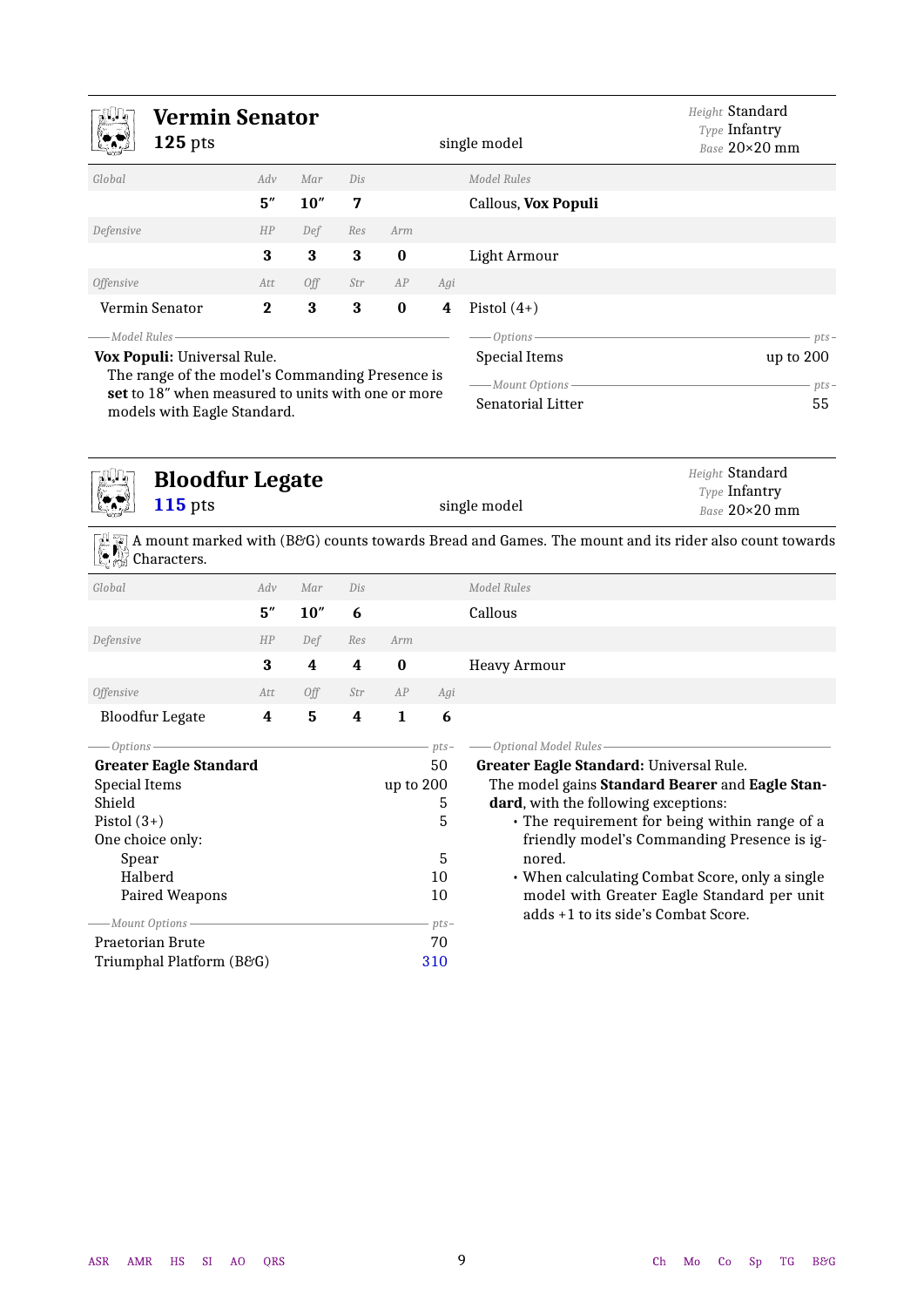<span id="page-9-0"></span>

| <b>House Prefect</b>                                                                               |             |          |     |          |              | Height Standard                                                                                                                                       |  |  |
|----------------------------------------------------------------------------------------------------|-------------|----------|-----|----------|--------------|-------------------------------------------------------------------------------------------------------------------------------------------------------|--|--|
| 95 pts                                                                                             |             |          |     |          |              | Type Infantry<br>single model<br>Base 20×20 mm                                                                                                        |  |  |
|                                                                                                    |             |          |     |          |              | Units with an upgrade marked with [TG] also count towards Tunnel Gunners.                                                                             |  |  |
| Global                                                                                             | Adv         | Mar      | Dis |          |              | <b>Model Rules</b>                                                                                                                                    |  |  |
|                                                                                                    | 5''         | 10''     | 5   |          |              | Callous                                                                                                                                               |  |  |
| Defensive                                                                                          | HP          | Def      | Res | Arm      |              |                                                                                                                                                       |  |  |
|                                                                                                    | $\mathbf 2$ | $\bf{2}$ | 3   | $\bf{0}$ |              | Light Armour                                                                                                                                          |  |  |
| <b>Offensive</b>                                                                                   | Att         | Off      | Str | AP       | Agi          |                                                                                                                                                       |  |  |
| <b>House Prefect</b>                                                                               | $\bf{2}$    | $\bf{2}$ | 3   | $\bf{0}$ | 4            |                                                                                                                                                       |  |  |
| -Options                                                                                           |             |          |     |          | $pts-$       | -Optional Model Rules                                                                                                                                 |  |  |
| <b>Must</b> choose (one choice only):<br><b>Fetthis Fleshmaster*</b><br><b>Skorchit Alchemist*</b> |             |          |     |          | free<br>5    | <b>Fetthis Fleshmaster: Universal Rule.</b><br>The model gains Heavy Armour and Shield. Charge<br>Range rolls in the Charge Phase of units consisting |  |  |
| <b>Stygian Overseer*</b>                                                                           |             |          |     |          | 20           | entirely of Giant Rats, Fetthis Brutes, Arena Beasts,<br>and models on Praetorian Brute within 12" are sub-                                           |  |  |
| <b>Rakachit Technocrat*</b> [TG]                                                                   |             |          |     |          | 25           |                                                                                                                                                       |  |  |
| *Each option is 0-2 Models/Army.                                                                   |             |          |     |          |              | ject to Maximised Roll.                                                                                                                               |  |  |
| <b>Special Items</b><br>Must choose (one choice only):                                             |             |          |     | up to 75 |              | Rakachit Technocrat: Universal Rule.                                                                                                                  |  |  |
| Pistol $(3+)$                                                                                      |             |          |     |          | free         | The model gains <b>Engineer</b> $(3+)$ that can also be used                                                                                          |  |  |
| Jezail $(3+)^\dagger$                                                                              |             |          |     |          | 10           | on Experimental Weapon Teams, affecting all Exper-                                                                                                    |  |  |
| Rotary Gun $(3+)^\dagger$                                                                          |             |          |     |          | 20           | imental Weapon Team models in the chosen unit.                                                                                                        |  |  |
| Canister Launcher $(3+)^\dagger$                                                                   |             |          |     |          | 25           | <b>Skorchit Alchemist: Universal Rule.</b>                                                                                                            |  |  |
| Deepfire Thrower <sup>#</sup>                                                                      |             |          |     |          | 35           | May be activated once per Melee Phase at the start                                                                                                    |  |  |
| <sup>†</sup> Rakachit Technocrat only                                                              |             |          |     |          |              | of any Round of Combat that the model's unit is fight-                                                                                                |  |  |
| <sup>‡</sup> Skorchit Alchemist only                                                               |             |          |     |          |              | ing. Standard Height R&F models in the model's unit                                                                                                   |  |  |
| -Mount Options -                                                                                   |             |          |     |          |              | gain Lightning Reflexes until the end of the Player                                                                                                   |  |  |
| Praetorian Brute (Fetthis Fleshmaster only)                                                        |             |          |     |          | $pts-$<br>55 | Turn. The unit suffers D6 hits that wound automati-                                                                                                   |  |  |
|                                                                                                    |             |          |     |          |              | cally with no saves of any kind allowed. These hits<br>are considered Special Attacks.                                                                |  |  |

### **Stygian Overseer:** Universal Rule.

The model gains Heavy Armour and Great Weapon. At the start of any friendly Shooting Phase, a single model with Stygian Overseer may detonate a single friendly Tunnel Marker within 24″ of it. If so, all units within 6″ of the Tunnel Marker suffer 2D6 hits with Strength 4 and Armour Penetration 1. Then remove the Tunnel Marker.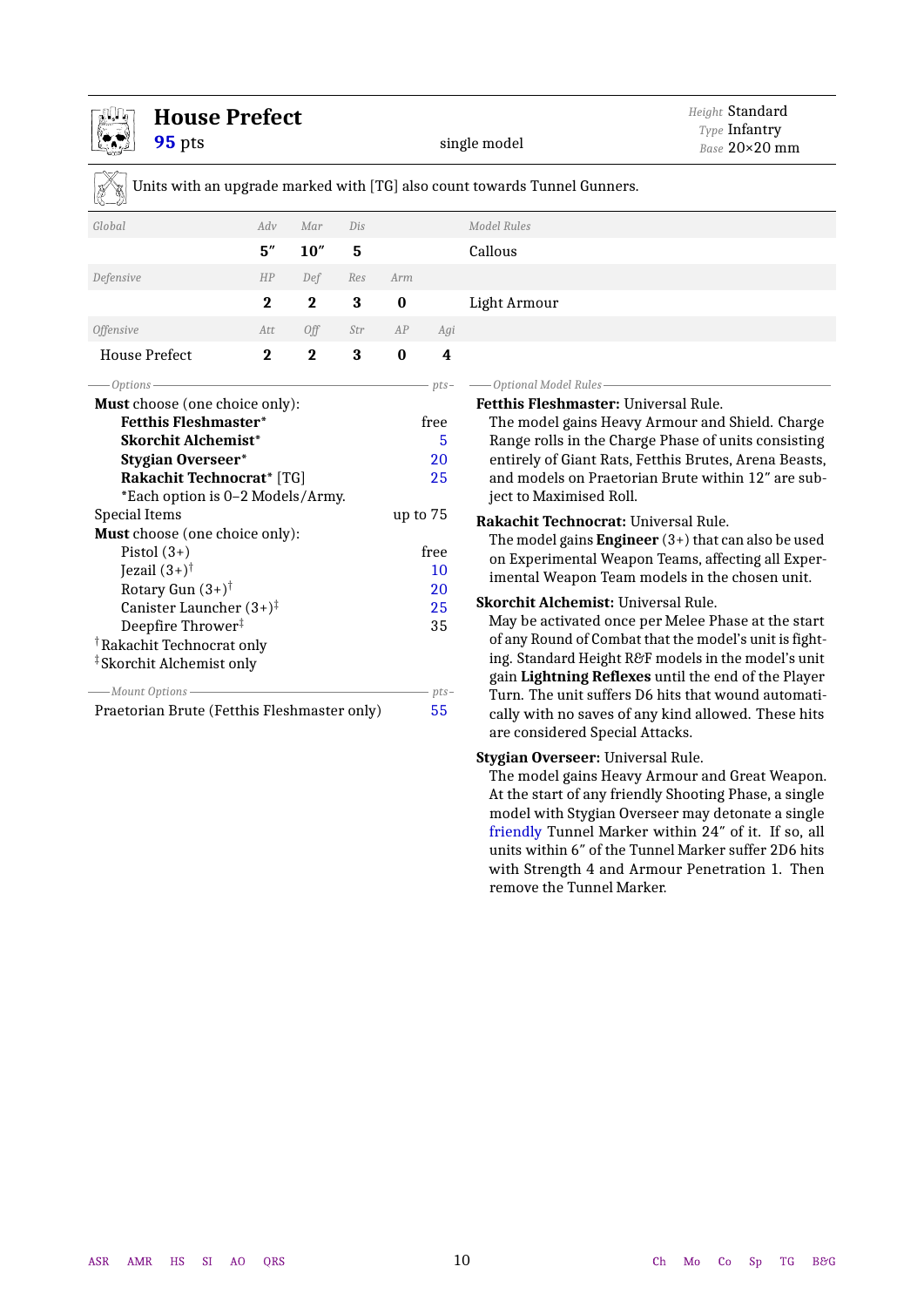<span id="page-10-0"></span>

|                                  | <b>Swarm Priest</b><br>$105$ pts |              |              |             |           |               | single model                                                                                                                                                                                                                                        | Height Standard<br>Type Infantry<br>Base 20×20 mm |  |
|----------------------------------|----------------------------------|--------------|--------------|-------------|-----------|---------------|-----------------------------------------------------------------------------------------------------------------------------------------------------------------------------------------------------------------------------------------------------|---------------------------------------------------|--|
| Global                           |                                  | Adv          | Mar          | Dis         |           |               | Model Rules                                                                                                                                                                                                                                         |                                                   |  |
|                                  |                                  | 5''          | 10''         | 5           |           |               | Callous, Wizard Apprentice                                                                                                                                                                                                                          |                                                   |  |
| Defensive                        |                                  | HP           | Def          | Res         | Arm       |               |                                                                                                                                                                                                                                                     |                                                   |  |
|                                  |                                  | $\bf{2}$     | $\mathbf{2}$ | 3           | $\bf{0}$  |               |                                                                                                                                                                                                                                                     |                                                   |  |
| <b>Offensive</b>                 |                                  | Att          | Off          | Str         | AP        | Agi           |                                                                                                                                                                                                                                                     |                                                   |  |
| Swarm Priest                     |                                  | $\mathbf{1}$ | $\bf{2}$     | 3           | $\bf{0}$  | 4             |                                                                                                                                                                                                                                                     |                                                   |  |
| -Magic Options<br>Wizard Adept   | Occultism                        |              |              | Thaumaturgy |           | $pts-$<br>95  | Optional Model Rules<br>Caelysian Pantheon: Universal Rule.<br>The model's Path access is replaced with:                                                                                                                                            |                                                   |  |
| Options -                        |                                  |              |              |             |           | $pts-$        | Thaumaturgy                                                                                                                                                                                                                                         | Witchcraft                                        |  |
|                                  | Must choose (one choice only):   |              |              |             |           |               | Holy Triumvirate: Universal Rule.                                                                                                                                                                                                                   |                                                   |  |
|                                  | Caelysian Pantheon               |              |              |             |           | free          | If there are at least 3 models with Holy Triumvirate                                                                                                                                                                                                |                                                   |  |
|                                  | Cult of Errahman                 |              |              |             |           | free          | on your Army List, and they all have either Caelysian                                                                                                                                                                                               |                                                   |  |
|                                  | <b>Holy Triumvirate</b>          |              |              |             |           | 20            | Pantheon or they all have Cult of Errahman, these                                                                                                                                                                                                   |                                                   |  |
| <b>Special Items</b>             |                                  |              |              |             | up to 100 | 5             | models can all select spells as follows:                                                                                                                                                                                                            |                                                   |  |
| Light Armour<br>-Mount Options - | <b>Sacred Platform</b>           |              |              |             |           | $pts-$<br>260 | • Wizard Apprentices select from the Learned<br>Spells 1, 2, 3, and 4 of their chosen Path and the<br>Hereditary Spell.<br>• Wizard Adepts select from the Learned Spells<br>1, 2, 3, 4, 5, and 6 of their chosen Path and the<br>Hereditary Spell. |                                                   |  |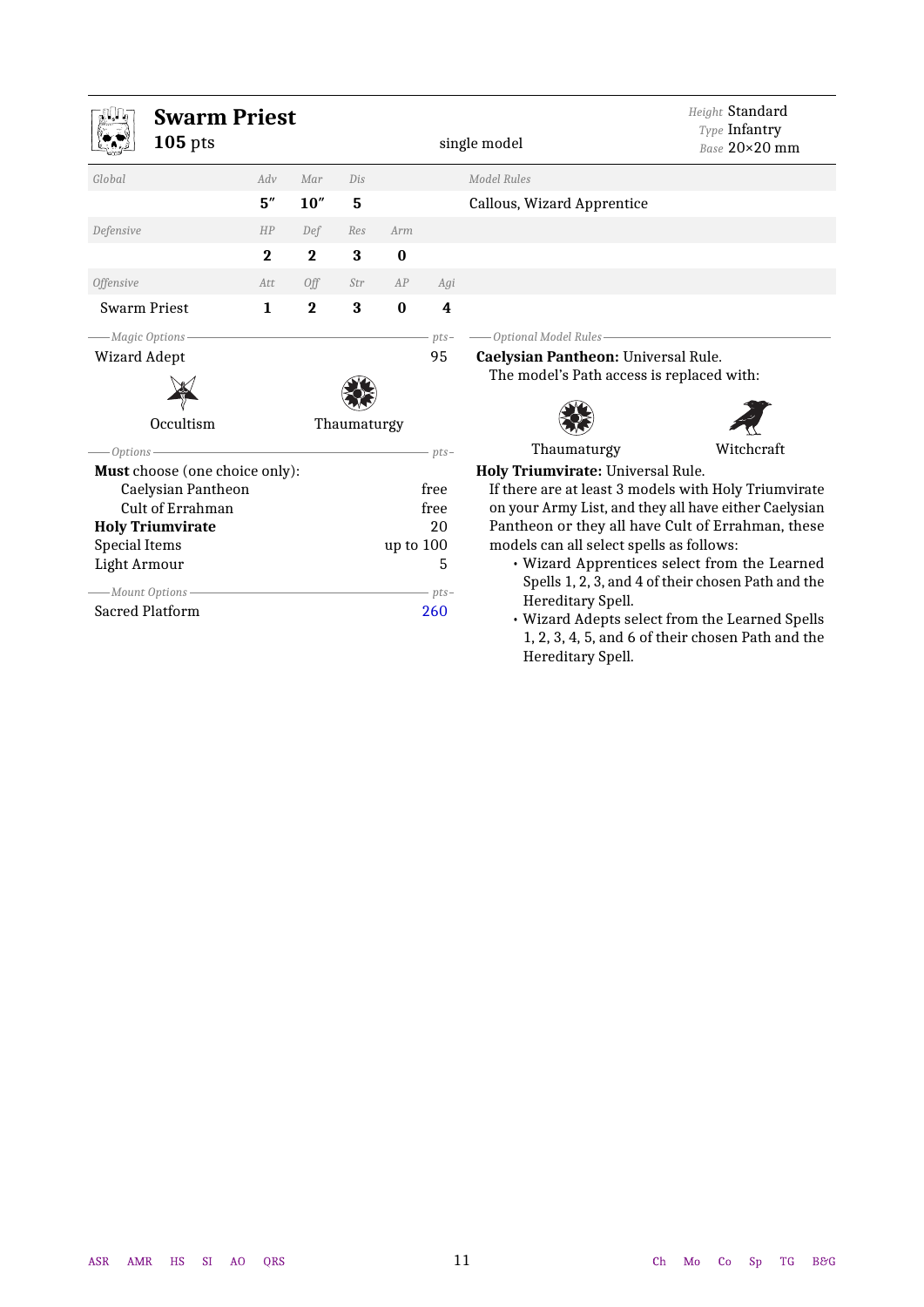<span id="page-11-1"></span>

| <u>in</u> i                    | <b>Duskblade Assassin</b><br>$125$ pts |              |      |     |          |     | single model | $0-3$ Units/Army                      | Height Standard<br><b>Type Infantry</b><br>Base 20×20 mm |
|--------------------------------|----------------------------------------|--------------|------|-----|----------|-----|--------------|---------------------------------------|----------------------------------------------------------|
| Global                         |                                        | Adv          | Mar  | Dis |          |     | Model Rules  |                                       |                                                          |
|                                |                                        | 5''          | 10'' | 5   |          |     |              | Leader, Sic Semper Tyrannis           | Callous, Dark Doorways, Disdain for Plebs, Not a         |
| Defensive                      |                                        | HP           | Def  | Res | Arm      |     |              |                                       |                                                          |
|                                |                                        | $\mathbf{2}$ | 5    | 3   | $\bf{0}$ |     | Distracting  |                                       |                                                          |
| <i><u><b>Offensive</b></u></i> |                                        | Att          | 0ff  | Str | AP       | Agi |              |                                       |                                                          |
|                                | Duskblade Assassin                     | $\bf{2}$     | 5    | 4   | 3        | 8   |              | Paired Weapons, Throwing Weapons (2+) | Divine Attacks, Multiple Wounds (2, against Character),  |

#### *Model Rules*

**Dark Doorways:** Universal Rule.

The model cannot be deployed during the Deployment Phase. Instead, at the start of any Player Turn, the owner may choose a friendly unit of Vermin Velites, Vermin Legionaries, Blackfur Veterans, Shadowfur Stalkers, or Ignifier Grenadiers that is not Fleeing, even if Engaged, and apply the following rules:

- Remove a R&F model from the chosen unit's first rank as a casualty. You cannot remove the last R&F model from a unit.
- Deploy the Duskblade Assassin in the position of the removed model.
- The Duskblade Assassin cannot voluntarily leave its unit during the Player Turn in which it was deployed.
- If the model is not deployed by the end of Game Turn 4, it counts as a casualty and cannot be deployed for the rest of the game.
- <span id="page-11-0"></span>• The model cannot be deployed in a Summoned unit.

### **Disdain for Plebs:** Universal Rule.

The model cannot be chosen by the opponent as the model that suffers the penalties for refusing a Duel.

#### **Sic Semper Tyrannis:** Universal Rule.

While the model's unit is in base contact with one or more enemy Characters, the model gains +1 Attack Value for each other Duskblade Assassin in the same unit.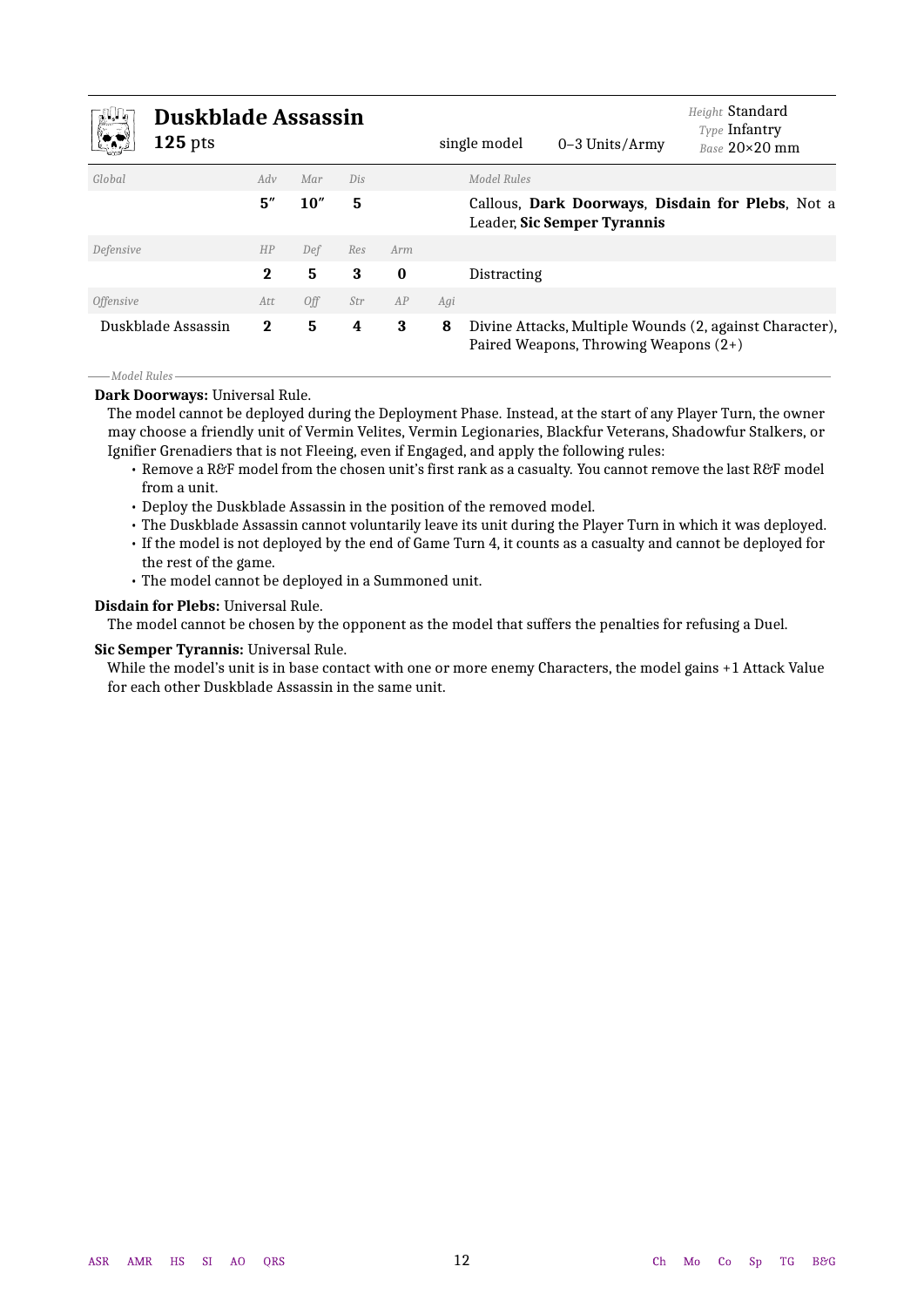# **Character Mounts**

<span id="page-12-1"></span><span id="page-12-0"></span>

| واللله<br>$\sqrt{2}$    | <b>Senatorial Litter</b> |                |     |               |     |                       |  |  |  |  |  |  |  |
|-------------------------|--------------------------|----------------|-----|---------------|-----|-----------------------|--|--|--|--|--|--|--|
| Global                  | Adv                      | Mar            | Dis |               |     | Model Rules           |  |  |  |  |  |  |  |
|                         | 5''                      | 10''           | C   |               |     | Tall, The Die is Cast |  |  |  |  |  |  |  |
| Defensive               | HP                       | Def            | Res | Arm           |     |                       |  |  |  |  |  |  |  |
|                         | 4                        | $\mathfrak{c}$ | 4   | $\mathfrak c$ |     | Cannot be Stomped     |  |  |  |  |  |  |  |
| <i><b>Offensive</b></i> | Att                      | Off            | Str | AP            | Agi |                       |  |  |  |  |  |  |  |
| Blackfur Veteran (4)    | 1                        | 4              | 4   | 1             | 5   | Harnessed             |  |  |  |  |  |  |  |
| -Model Rules            |                          |                |     |               |     |                       |  |  |  |  |  |  |  |

### **The Die is Cast:** Universal Rule.

The model gains +1 Discipline, up to a maximum of 8, while within 12″ of one or more enemy models.

<span id="page-12-2"></span>

| <b>NUT</b><br><b>Praetorian Brute</b><br><u>(* 19</u> |     |             |              |             |     |             | 0-3 Mounts/Army | Height Large<br>Type Infantry<br>Base 40×40 mm |
|-------------------------------------------------------|-----|-------------|--------------|-------------|-----|-------------|-----------------|------------------------------------------------|
| Global                                                | Adv | Mar         | Dis          |             |     | Model Rules |                 |                                                |
|                                                       | 6"  | 12"         | <sub>c</sub> |             |     |             |                 |                                                |
| Defensive                                             | HP  | Def         | Res          | Arm         |     |             |                 |                                                |
|                                                       | 3   | $\mathbf c$ | 5            | $C+1$       |     |             |                 |                                                |
| <i><b>Offensive</b></i>                               | Att | 0ff         | Str          | AP          | Agi |             |                 |                                                |
| Praetorian Brute                                      | 4   | 3           | 5            | $\mathbf 2$ | 4   | Harnessed   |                 |                                                |

# <span id="page-12-3"></span>**Triumphal Platform** *Height* Gigantic *Height* Gigantic

*Type* Construct *Base* 80×80 mm

The mount and its rider count towards Characters. The mount also counts towards Bread and Games.

| Global                  | Adv | Mar                 | Dis   |          |     | Model Rules                                                                                  |
|-------------------------|-----|---------------------|-------|----------|-----|----------------------------------------------------------------------------------------------|
|                         | 5'' | $10^{\prime\prime}$ | $C+1$ |          |     | Borne into Battle (Blackfur Veterans, Fetthis Brutes, Ver-<br>min Legionaries), War Platform |
| Defensive               | HP  | Def                 | Res   | Arm      |     |                                                                                              |
|                         | 8   | 1                   | 5.    | 4        |     |                                                                                              |
| <i><b>Offensive</b></i> | Att | 0ff                 | Str   | AP       | Agi |                                                                                              |
| Praetorian Brute (3)    | 4   | 3                   | 5.    | $\bf{2}$ | 4   | Harnessed                                                                                    |
| Chassis                 |     |                     | 5     | 2        |     | Impact Hits (D6), Inanimate                                                                  |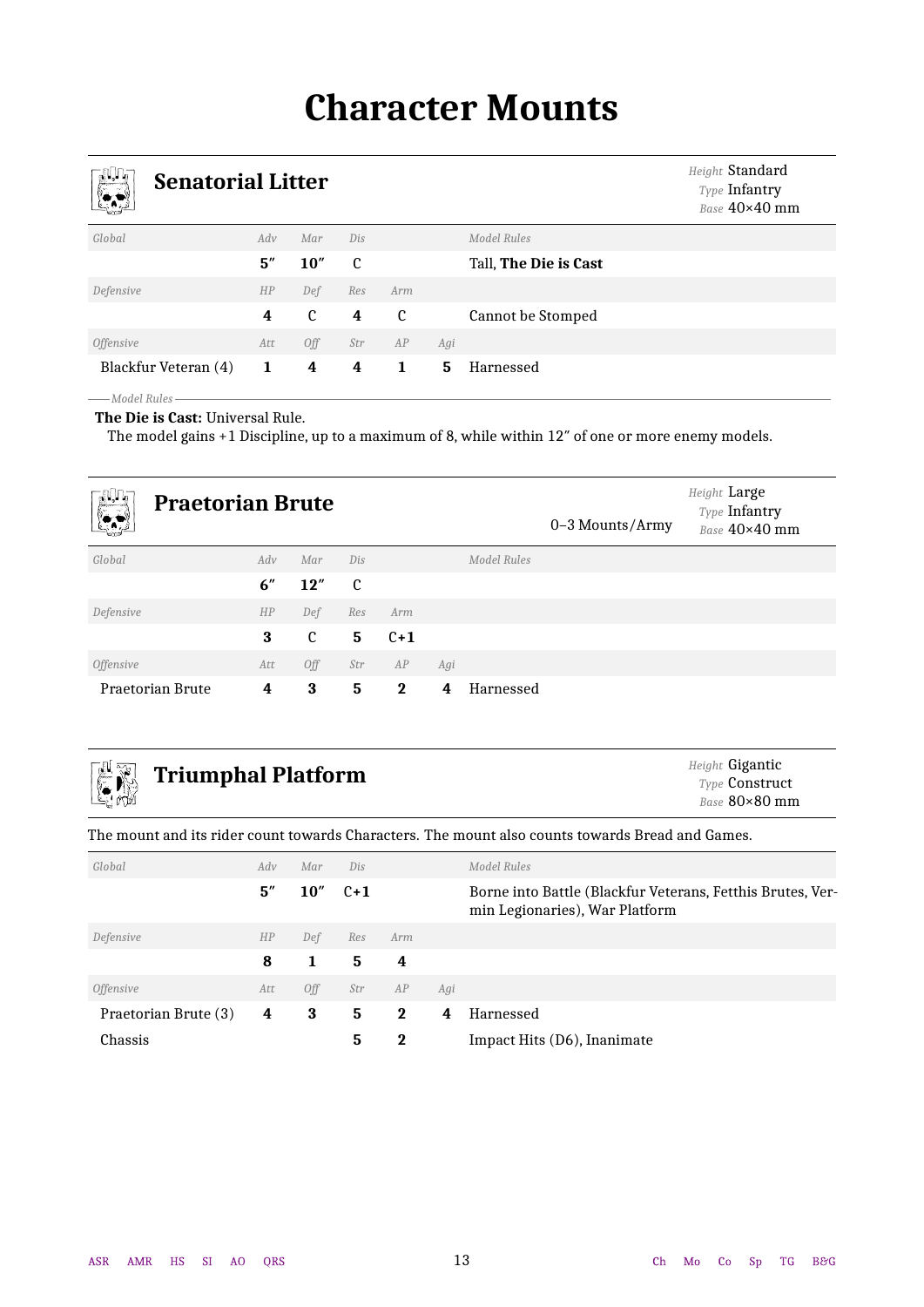<span id="page-13-1"></span>

| <b>Sacred Platform</b>                                                                                                                                                                                  |     |              |              |             |            | 0–2 Mounts/Army             | Height Gigantic<br><b>Type Construct</b><br>Base $60 \times 100$ mm |
|---------------------------------------------------------------------------------------------------------------------------------------------------------------------------------------------------------|-----|--------------|--------------|-------------|------------|-----------------------------|---------------------------------------------------------------------|
| Global                                                                                                                                                                                                  | Adv | Mar          | Dis          |             |            | Model Rules                 |                                                                     |
|                                                                                                                                                                                                         | 5'' | 10''         | $\mathbf{c}$ |             |            | Channel (1), War Platform   |                                                                     |
| Defensive                                                                                                                                                                                               | HP  | Def          | Res          | Arm         |            |                             |                                                                     |
|                                                                                                                                                                                                         | 7   | $\mathbf{1}$ | 5            | $\bf{2}$    |            | Aegis $(5+)$                |                                                                     |
| <i><b>Offensive</b></i>                                                                                                                                                                                 | Att | Off          | Str          | AP          | Agi        |                             |                                                                     |
| Acolyte (8)                                                                                                                                                                                             | 1   | $\bf{2}$     | 3            | $\bf{0}$    | 3          | Great Weapon                |                                                                     |
| Chassis                                                                                                                                                                                                 |     |              | 5            | $\mathbf 2$ |            | Harnessed, Impact Hits (D3) |                                                                     |
| Options.                                                                                                                                                                                                |     |              |              |             | $pts-$     |                             |                                                                     |
| <b>Must</b> choose (one choice only):<br><b>Whispering Bell</b> (models with Caelysian Pantheon<br>only) (0-1 Models/Army)<br>Pestilent Pulpit (models with Cult of Errahman<br>only) (0-1 Models/Army) |     |              |              |             | free<br>45 |                             |                                                                     |

*Optional Model Rules* **Pestilent Pulpit:** Universal Rule.

The model knows one additional Learned Spell, it gains **Borne into Battle (Plague Disciples)**, and the number of its Impact Hits is increased by D3.

<span id="page-13-0"></span>The model's unit gains **Poison Attacks**. Close Combat Attacks that already were Poison Attacks from another source will automatically wound on successful to-hit rolls of 5+ instead of 6+.

#### **Whispering Bell:** Universal Rule.

The model knows one additional Learned Spell, and the range of its non-Bound Spells is increased by 3″.

The model gains **Borne into Battle (Blackfur Veterans, Vermin Legionaries)**, **Channel (1)**, and **Musician**. The range of the model's March to the Beat, and to enemy units that are required to take a March Test due to the model's unit, are both extended to 18″. Friendly units within 12″ of the Sacred Platform gain **Aegis (6+)**.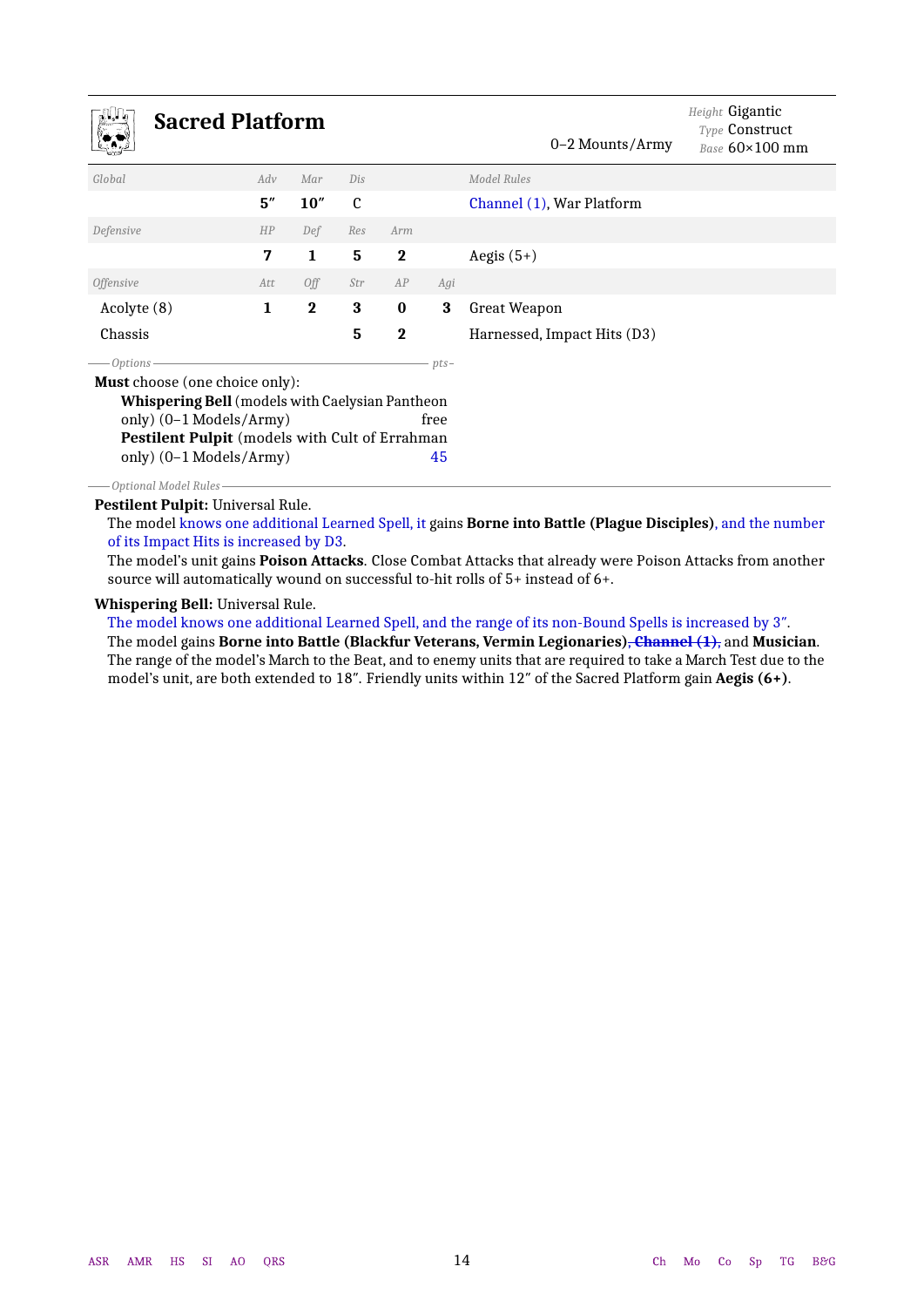# **Core** (Min. 25%)

<span id="page-14-1"></span><span id="page-14-0"></span>

| $\circ$<br><b>Vermin Velites</b><br>130 pts + 5 pts/extra model                                                                                                                                                                                           |     |              |              |          |                | $15 - 30$ models     | 0-3 Units/Army                                                   | Height Standard<br>Type Infantry<br>Base 20×20 mm |
|-----------------------------------------------------------------------------------------------------------------------------------------------------------------------------------------------------------------------------------------------------------|-----|--------------|--------------|----------|----------------|----------------------|------------------------------------------------------------------|---------------------------------------------------|
| Global                                                                                                                                                                                                                                                    | Adv | Mar          | Dis          |          |                | Model Rules          |                                                                  |                                                   |
|                                                                                                                                                                                                                                                           | 5'' | 10''         | 5            |          |                |                      | Callous, Life is Cheap, Scoring                                  |                                                   |
| Defensive                                                                                                                                                                                                                                                 | HP  | Def          | Res          | Arm      |                |                      |                                                                  |                                                   |
|                                                                                                                                                                                                                                                           | 1   | $\mathbf{2}$ | $\mathbf{2}$ | $\bf{0}$ |                | Light Armour         |                                                                  |                                                   |
| <i><b>Offensive</b></i>                                                                                                                                                                                                                                   | Att | 0ff          | Str          | AP       | Agi            |                      |                                                                  |                                                   |
| Vermin Velite                                                                                                                                                                                                                                             | 1   | 3            | 3            | $\bf{0}$ | 4              |                      | <b>Cohort Coordination, Paired Weapons</b>                       |                                                   |
| -Model Rules<br><b>Sling:</b> Shooting Weapon.<br>Range 18", Shots 1, Str 3, AP 0. The attack gains +1<br>Strength when shooting from Short Range.<br>Options<br><b>Must</b> choose (one choice only):<br>Sling $(4+)$<br>Bow $(4+)$ $(0-30$ Models/Army) |     |              |              | 1/model  | $pts-$<br>free | Champion<br>Musician | - Command Group Options -<br>Standard Bearer with Eagle Standard | $pts-$<br>10<br>10<br>25                          |

<span id="page-14-2"></span>

| <b>Vermin Legionaries</b><br>175 pts $+$ 6 pts/extra model |     |          |          |          |        | $25-60$ models                      | Height Standard<br>Type Infantry<br>Base 20×20 mm |
|------------------------------------------------------------|-----|----------|----------|----------|--------|-------------------------------------|---------------------------------------------------|
| Global                                                     | Adv | Mar      | Dis      |          |        | Model Rules                         |                                                   |
|                                                            | 5'' | 10''     | 5        |          |        | Callous, Life is Cheap, Scoring     |                                                   |
| Defensive                                                  | HP  | Def      | Res      | Arm      |        |                                     |                                                   |
|                                                            | 1   | $\bf{2}$ | $\bf{2}$ | $\bf{0}$ |        | Light Armour                        |                                                   |
| <i><b>Offensive</b></i>                                    | Att | 0ff      | Str      | AP       | Agi    |                                     |                                                   |
| Vermin Legionary                                           | 1   | 3        | 3        | $\bf{0}$ | 4      | <b>Cohort Coordination</b>          |                                                   |
| - Options –                                                |     |          |          |          | $pts-$ | - Command Group Options             | $pts-$                                            |
| Without Number*                                            |     |          |          | 1/model  |        | Champion                            | 10                                                |
| *Armies with a Vermin Senator only                         |     |          |          |          |        | Musician                            | 10                                                |
| <b>Must</b> choose (one choice only):                      |     |          |          |          |        | Standard Bearer with Eagle Standard | 25                                                |
| Shield                                                     |     |          |          |          | free   | <b>Banner Enchantment</b>           | no limit                                          |
| Shield and Spear                                           |     |          |          |          | free   |                                     |                                                   |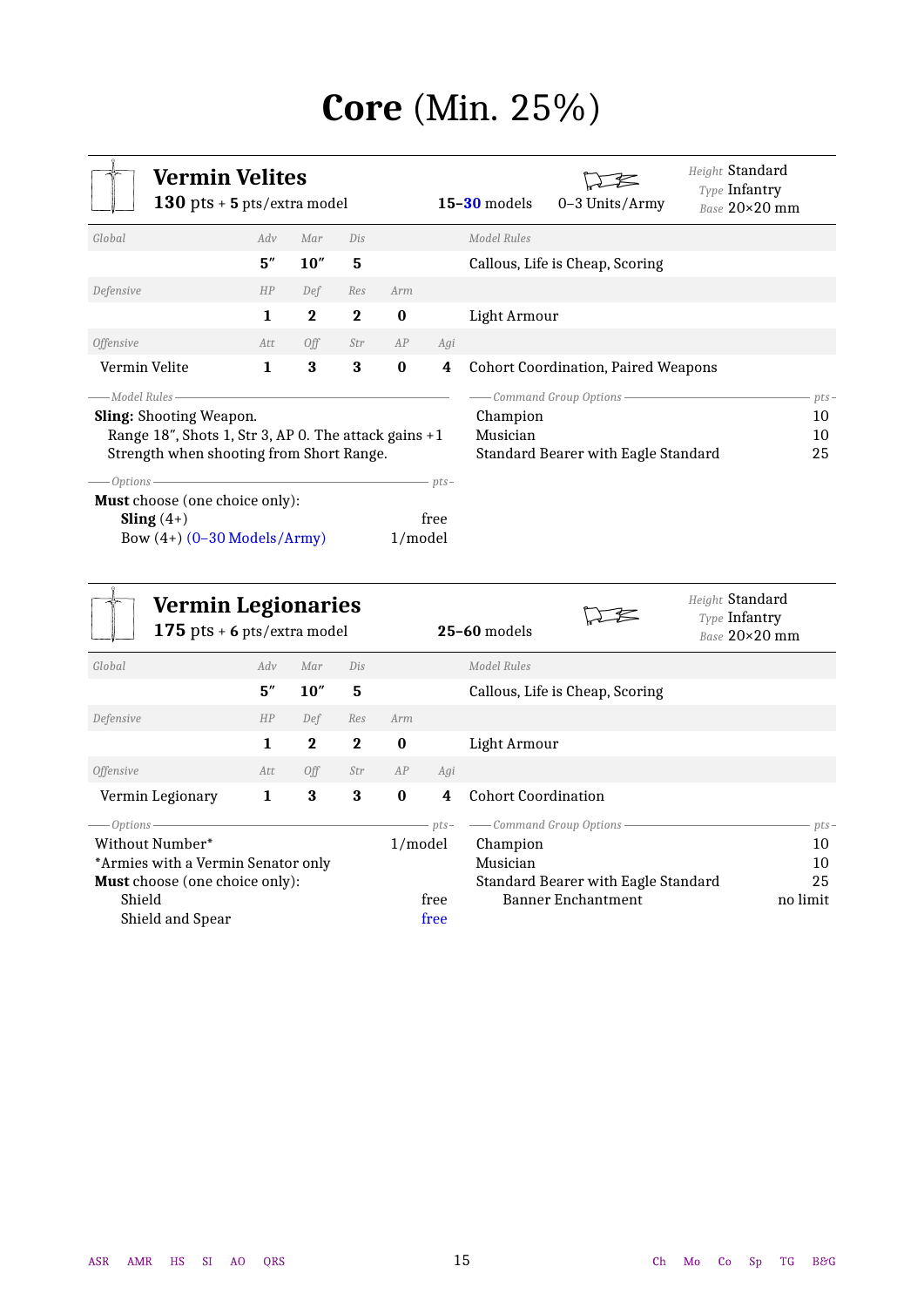<span id="page-15-1"></span>

| <b>Blackfur Veterans</b><br>225 pts + 13 pts/extra model                                                                             |              |      |          |          |                       | Height Standard<br>Type Infantry<br>25-50 models 0-120 Models/Army                                 | Base 20×20 mm |  |
|--------------------------------------------------------------------------------------------------------------------------------------|--------------|------|----------|----------|-----------------------|----------------------------------------------------------------------------------------------------|---------------|--|
|                                                                                                                                      |              |      |          |          |                       | Units with an upgrade marked with [Sp] count towards Special instead of Core.                      |               |  |
| Global                                                                                                                               | Adv          | Mar  | Dis      |          |                       | Model Rules                                                                                        |               |  |
|                                                                                                                                      | 5''          | 10'' | 6        |          |                       | Avrasi Formations, Callous, Life is Cheap, Scoring                                                 |               |  |
| Defensive                                                                                                                            | HP           | Def  | Res      | Arm      |                       |                                                                                                    |               |  |
|                                                                                                                                      | $\mathbf{1}$ | 3    | $\bf{2}$ | $\bf{0}$ |                       | Heavy Armour, Shield                                                                               |               |  |
| <b>Offensive</b>                                                                                                                     | Att          | Off  | Str      | AP       | Agi                   |                                                                                                    |               |  |
| Blackfur Veteran                                                                                                                     | $\mathbf{1}$ | 4    | $\bf{3}$ | $\bf{0}$ | 5                     | Cohort Coordination, Fight in Extra Rank, Halberd                                                  |               |  |
| — Model Rules–<br><b>Avrasi Formations: Universal Rule.</b><br>The model gains the following rules based on its<br>unit's Formation: |              |      |          |          |                       | Options-<br>$pts-$<br><b>Bloodfur Praetorians</b> [Sp]<br>$(0-1$ Units/Army)<br>free               |               |  |
| • Testudo: While the model's unit is in Close                                                                                        |              |      |          |          |                       | - Command Group Options<br>Champion                                                                | $pts-$<br>10  |  |
| Formation, the model gains +1 Armour against                                                                                         |              |      |          |          |                       | Musician                                                                                           | 10            |  |
| Shooting Attacks. When the model's unit de-                                                                                          |              |      |          |          |                       | Standard Bearer with Eagle Standard                                                                | 25            |  |
| clares a Charge or performs a March Move, this<br>rule is ignored until the start of the next friendly                               |              |      |          |          |                       | <b>Banner Enchantment</b>                                                                          | no limit      |  |
| Player Turn.                                                                                                                         |              |      |          |          | -Optional Model Rules |                                                                                                    |               |  |
| • Phalanx: While the model's unit is in Line                                                                                         |              |      |          |          |                       | <b>Bloodfur Praetorians: Universal Rule.</b>                                                       |               |  |
| Formation, the model must reroll natural to-<br>wound rolls of '1' with its Close Combat Attacks.                                    |              |      |          |          |                       | The model gains Bodyguard (Vermin Senator that<br>is the General) and Great Weapon, and loses Hal- |               |  |

<span id="page-15-2"></span>

| Vermin Slaves<br>115 pts $+$ 3 pts/extra model |     |      |              |          |        | $30-80$ models                        | Height Standard<br>Type Infantry<br>Base $20\times20$ mm |  |  |
|------------------------------------------------|-----|------|--------------|----------|--------|---------------------------------------|----------------------------------------------------------|--|--|
| Global                                         | Adv | Mar  | Dis          |          |        | Model Rules                           |                                                          |  |  |
|                                                | 5'' | 10'' | 3            |          |        | Callous, Insignificant, Life is Cheap |                                                          |  |  |
| Defensive                                      | HP  | Def  | Res          | Arm      |        |                                       |                                                          |  |  |
|                                                | 1   | 1    | $\mathbf{2}$ | $\bf{0}$ |        |                                       |                                                          |  |  |
| <i><b>Offensive</b></i>                        | Att | Off  | Str          | AP       | Agi    |                                       |                                                          |  |  |
| Vermin Slave                                   | 1   | 1    | 3            | $\bf{0}$ | 4      |                                       |                                                          |  |  |
| Options-                                       |     |      |              |          | $pts-$ | Command Group Options-                | $pts-$                                                   |  |  |
| <b>Tunnelling Tools</b>                        |     |      |              |          | 15     | Musician                              | 10                                                       |  |  |
| Without Number*<br>1/model                     |     |      |              |          |        | -Optional Model Rules                 |                                                          |  |  |
| *Armies with a Vermin Senator only             |     |      |              |          |        | Tunnelling Tools: Universal Rule      |                                                          |  |  |

<span id="page-15-0"></span>**Tunnelling Tools:** Universal Rule. The unit adds a single Tunnel Marker to the army.

berd. The model does not count towards the army's

model cap of max. 120 Blackfur Veterans.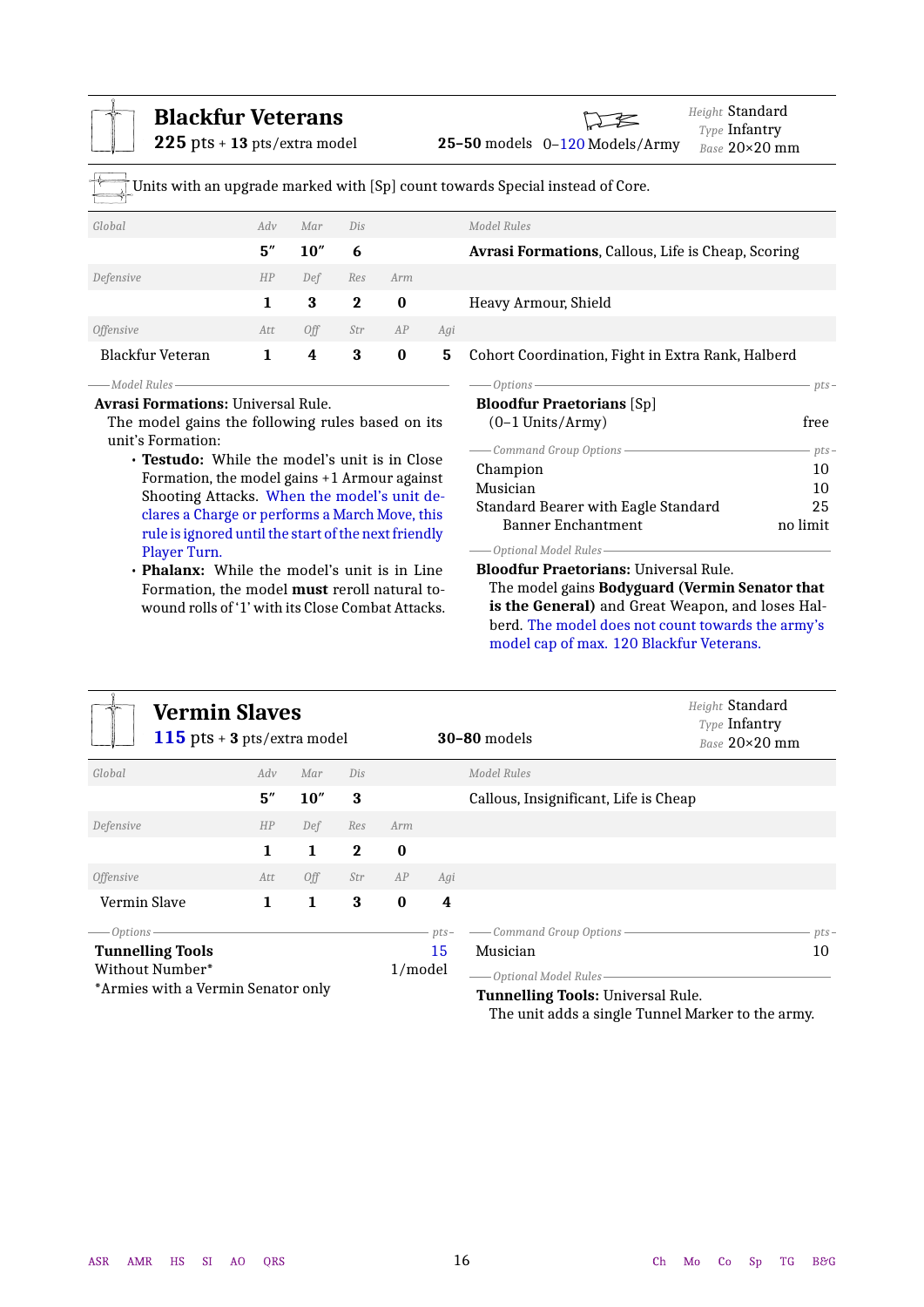# **Special** (No limit)

<span id="page-16-1"></span><span id="page-16-0"></span>

| <b>Shadowfur Stalkers</b><br>130 pts + 9 pts/extra model |     |      |          |          |                         | $10-15$ models $0-30$ Models/Army                                       | Height Standard<br><b>Type Infantry</b><br>Base 20×20 mm |
|----------------------------------------------------------|-----|------|----------|----------|-------------------------|-------------------------------------------------------------------------|----------------------------------------------------------|
| Global                                                   | Adv | Mar  | Dis      |          |                         | Model Rules                                                             |                                                          |
|                                                          | 5'' | 10'' | 5        |          |                         | Callous, Life is Cheap, Light Troops, Sicarran Smugglers,<br>Skirmisher |                                                          |
| Defensive                                                | HP  | Def  | Res      | Arm      |                         |                                                                         |                                                          |
|                                                          | 1   | 3    | $\bf{2}$ | $\bf{0}$ |                         | Hard Target (1)                                                         |                                                          |
| <i><b>Offensive</b></i>                                  | Att | 0ff  | Str      | AP       | Agi                     |                                                                         |                                                          |
| Shadowfur Stalker                                        | 1   | 3    | 3        | $\bf{2}$ | 5                       | Paired Weapons                                                          |                                                          |
| – Model Rules -                                          |     |      |          |          |                         | -Options-                                                               | $pts-$                                                   |
| Sicarran Smugglers: Universal Rule.                      |     |      |          |          |                         | <b>Must</b> choose (one choice only):                                   |                                                          |
| The unit may start the game in Tunnel Reserve. Am-       |     |      |          |          |                         | Pistol $(4+)$ $(0-2$ Units/Army)                                        | free                                                     |
| bush rolls of units consisting entirely of models with   |     |      |          |          |                         | Throwing Weapons $(4+)$                                                 | 1/model                                                  |
| Sicarran Smugglers may be rerolled. This overrides       |     |      |          |          | - Command Group Options | $pts-$                                                                  |                                                          |
| the restriction of rules and abilities not working       |     |      |          |          |                         | Champion                                                                | 10                                                       |
| while the model is off the board.                        |     |      |          |          |                         | Musician                                                                | 10                                                       |

<span id="page-16-2"></span>

|                  | <b>Plague Disciples</b><br>$210$ pts + $10$ pts/extra model |             |     |          |     | $20-40$ models    | Height Standard<br>Type Infantry<br>Base 20×20 mm                |
|------------------|-------------------------------------------------------------|-------------|-----|----------|-----|-------------------|------------------------------------------------------------------|
| Global           | Adv                                                         | Mar         | Dis |          |     | Model Rules       |                                                                  |
|                  | 5''                                                         | 10''        | 5   |          |     | is Cheap, Scoring | Bodyguard (Sacred Platform), Callous, <b>Fear no Evil</b> , Life |
| Defensive        | HP                                                          | Def         | Res | Arm      |     |                   |                                                                  |
|                  | 1                                                           | $\bf{2}$    | 3   | $\bf{0}$ |     |                   |                                                                  |
| <i>Offensive</i> | Att                                                         | 0ff         | Str | AP       | Agi |                   |                                                                  |
| Plague Disciple  | $\mathbf 2$                                                 | $\mathbf 2$ | 3   | $\bf{0}$ | 3   | Cult of Errahman  |                                                                  |

*Model Rules*

**Fear no Evil:** Universal Rule.

While the model's unit is Steadfast and does not suffer from Disrupted Ranks, it gains **Unbreakable**. In addition, while in the same unit as a Swarm Priest, the model gains **Fearless**.

| free |
|------|
| free |
|      |

| - Command Group Options - Command Group | $_{pts}$ |
|-----------------------------------------|----------|
| Champion                                | 10       |
| Musician                                | 10       |
| <b>Standard Bearer</b>                  | 10       |
| Banner Enchantment<br>no limit          |          |

*Optional Model Rules*

**Bloodpox Blades:** Close Combat Weapon.

Paired Weapons. Attacks made with Bloodpox Blades gain **Poison Attacks**.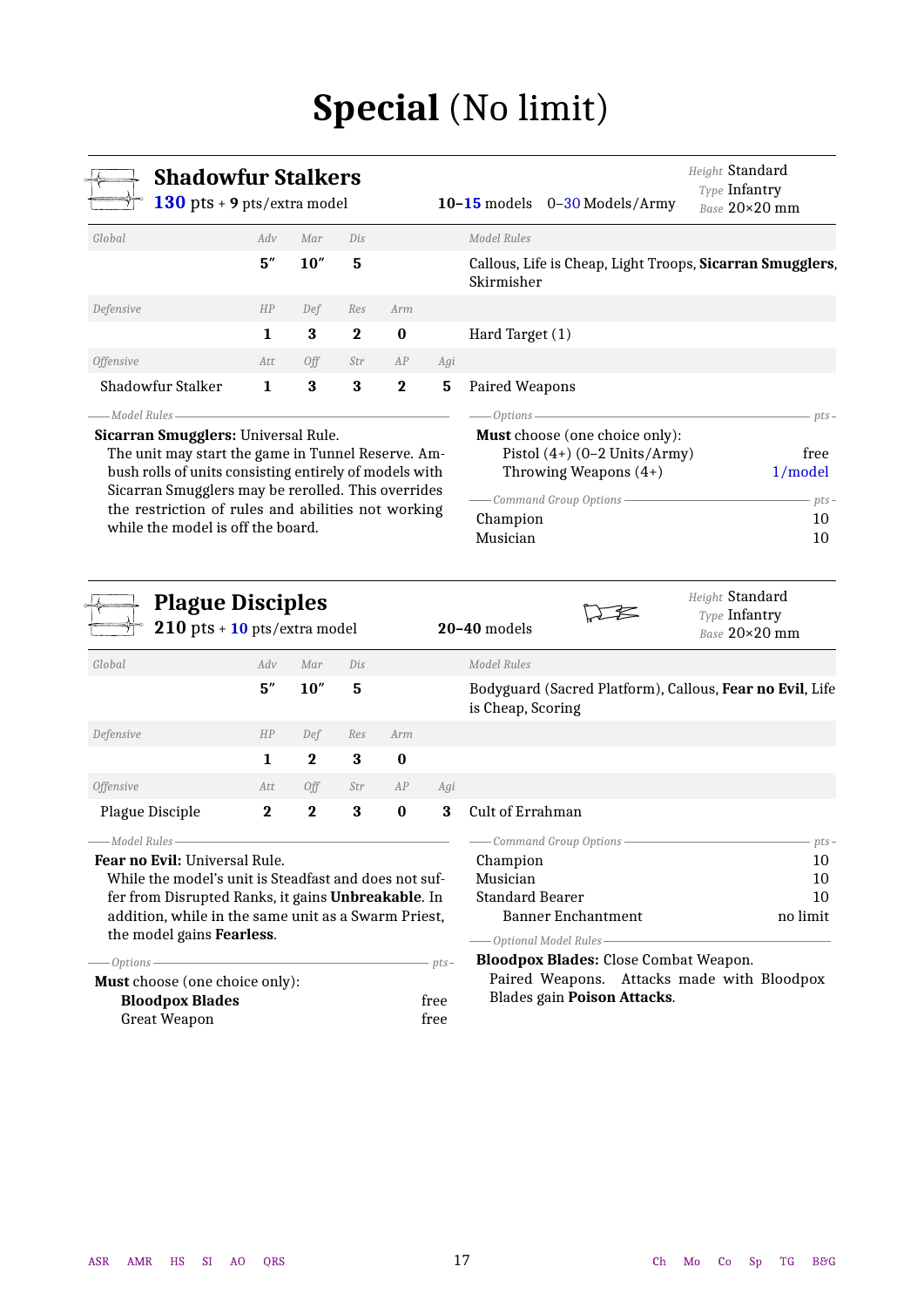<span id="page-17-1"></span><span id="page-17-0"></span>

| <b>Giant Rats</b><br>90 pts $+$ 5 pts/extra model                 |     |              |          |              |              | $10-30$ models<br>0-4 Units/Army                                                | Height Standard<br>Type Beast<br>Base 20×20 mm |
|-------------------------------------------------------------------|-----|--------------|----------|--------------|--------------|---------------------------------------------------------------------------------|------------------------------------------------|
| Units of 20 or more models count towards Core instead of Special. |     |              |          |              |              |                                                                                 |                                                |
| Global                                                            | Adv | Mar          | Dis      |              |              | <b>Model Rules</b>                                                              |                                                |
|                                                                   | 7'' | 14''         | 5        |              |              | Callous, Insignificant, Life is Cheap                                           |                                                |
| Defensive                                                         | HP  | Def          | Res      | Arm          |              |                                                                                 |                                                |
|                                                                   | 1   | $\mathbf 2$  | $\bf{2}$ | $\bf{0}$     |              |                                                                                 |                                                |
| Offensive                                                         | Att | Off          | Str      | AP           | Agi          |                                                                                 |                                                |
| Giant Rat                                                         | 1   | $\mathbf{2}$ | 3        | $\mathbf{1}$ | 5            | Devastating Charge (+1 Att)                                                     |                                                |
| $-$ Options                                                       |     |              |          |              | $pts-$       | -Optional Model Rules                                                           |                                                |
| <b>Fetthis Brutes</b><br>$255$ pts + $55$ pts/extra model         |     |              |          |              |              | $6-12$ models<br>0-24 Models/Army*                                              | Height Large<br>Type Infantry<br>Base 40×40 mm |
|                                                                   |     |              |          |              |              | * Fetthis Brutes and Murmillo Brutes share the same 0-X Models/Army limitation. |                                                |
| Global                                                            | Adv | Mar          | Dis      |              |              | <b>Model Rules</b>                                                              |                                                |
|                                                                   | 6'' | 12"          | 5        |              |              | Callous                                                                         |                                                |
| Defensive                                                         | HP  | Def          | Res      | Arm          |              |                                                                                 |                                                |
|                                                                   | 3   | 3            | 5        | $\bf{0}$     |              |                                                                                 |                                                |
| <b>Offensive</b>                                                  | Att | Off          | Str      | AP           | Agi          |                                                                                 |                                                |
| <b>Fetthis Brute</b>                                              | 3   | $\bf{2}$     | 4        | $\bf{2}$     | 4            | Fight in Extra Rank, Paired Weapons                                             |                                                |
| - Command Group Options<br>Champion                               |     |              |          |              | $pts-$<br>10 |                                                                                 |                                                |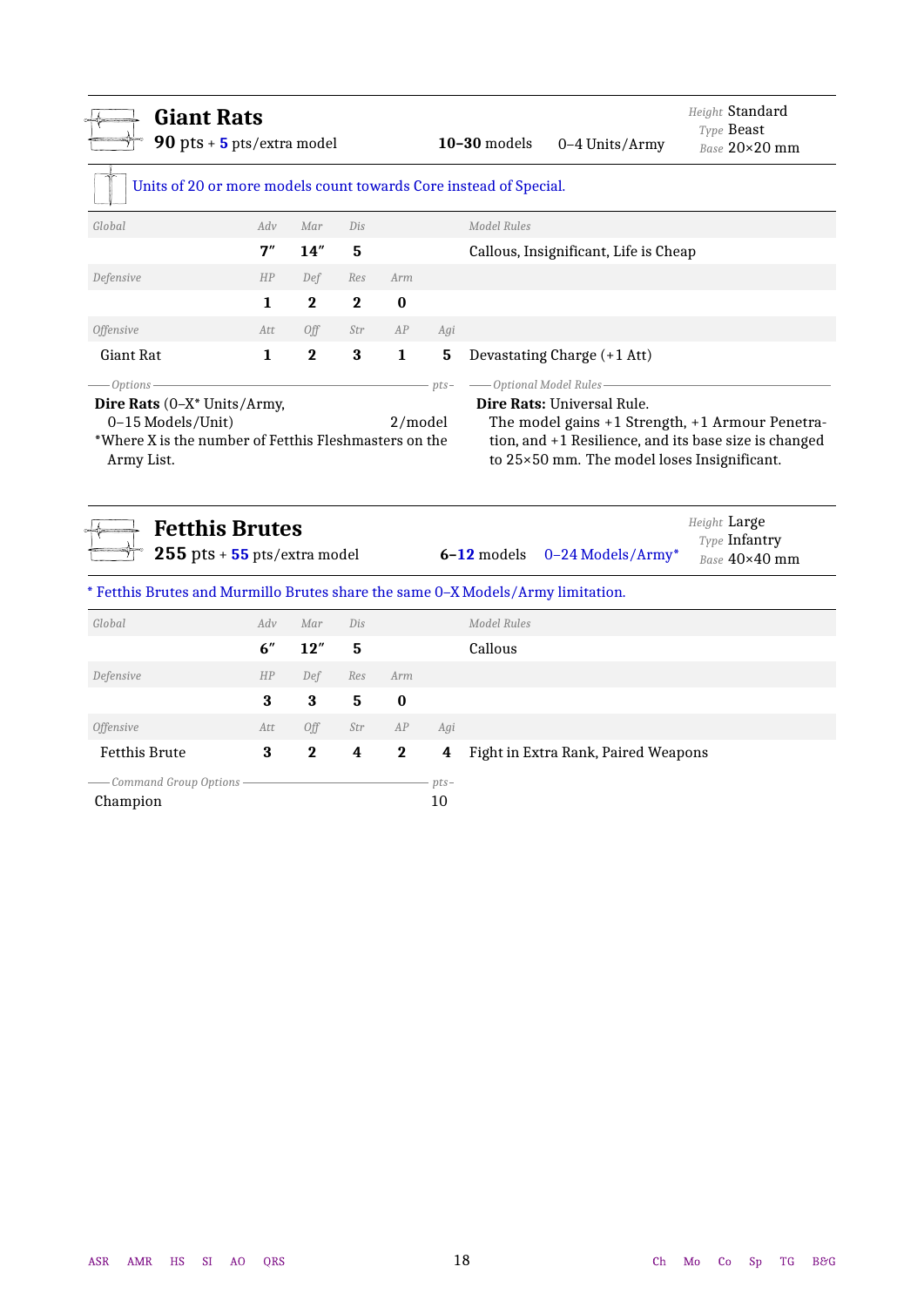<span id="page-18-1"></span>

| <b>Murmillo Brutes</b><br>$260$ pts + 70 pts/extra model |     |     |     |             |        | $\square$<br>Height Large<br>$0-3$ Units/Army<br>Type Infantry<br><b>3-6</b> models<br>0-24 Models/Army*<br>Units with an upgrade marked with [TG] also count towards Tunnel Gunners.<br>* Fetthis Brutes and Murmillo Brutes share the same 0-X Models/Army limitation. | Base 50×50 mm |
|----------------------------------------------------------|-----|-----|-----|-------------|--------|--------------------------------------------------------------------------------------------------------------------------------------------------------------------------------------------------------------------------------------------------------------------------|---------------|
| Global                                                   | Adv | Mar | Dis |             |        | <b>Model Rules</b>                                                                                                                                                                                                                                                       |               |
|                                                          | 6"  | 12" | 6   |             |        | Callous, Scoring                                                                                                                                                                                                                                                         |               |
| Defensive                                                | HP  | Def | Res | Arm         |        |                                                                                                                                                                                                                                                                          |               |
|                                                          | 3   | 4   | 5   | $\bf{0}$    |        | Heavy Armour                                                                                                                                                                                                                                                             |               |
| <i>Offensive</i>                                         | Att | Off | Str | AP          | Agi    |                                                                                                                                                                                                                                                                          |               |
| Murmillo Brute                                           | 3   | 3   | 5   | $\mathbf 2$ | 4      | Quick to Fire                                                                                                                                                                                                                                                            |               |
| Options                                                  |     |     |     |             | $pts-$ | - Command Group Options                                                                                                                                                                                                                                                  | $pts-$        |
| <b>Must</b> choose (one choice only):                    |     |     |     |             |        | Champion                                                                                                                                                                                                                                                                 | 10            |
| Halberd and Shield                                       |     |     |     |             | free   | Musician                                                                                                                                                                                                                                                                 | 10            |
| Jezail $(4+)$ and Shield [TG]                            |     |     |     |             | free   | Standard Bearer with Eagle Standard                                                                                                                                                                                                                                      | 25            |
| Canister Launcher (4+) [TG]                              |     |     |     | $10$ /model |        | <b>Banner Enchantment</b>                                                                                                                                                                                                                                                | no limit      |
| Deepfire Thrower [TG]<br>10/model                        |     |     |     |             |        |                                                                                                                                                                                                                                                                          |               |
| Rotary Gun $(4+)$ [TG]                                   |     |     |     | $10$ /model |        |                                                                                                                                                                                                                                                                          |               |

<span id="page-18-2"></span>

| <b>Legionary Drill Team</b><br>80 pts |     |          |     |     | single model           | $0-2$ Units/Army | Height Standard<br>Type Infantry<br>Base 40×40 mm                                                                     |
|---------------------------------------|-----|----------|-----|-----|------------------------|------------------|-----------------------------------------------------------------------------------------------------------------------|
| Global                                | Adv | Mar      | Dis |     | Model Rules            |                  |                                                                                                                       |
|                                       | 5'' | 10''     | 5   |     | Platform               |                  | <b>Back to the Burrows</b> , Borne into Battle (Vermin Le-<br>gionaries, Vermin Velites), Callous, Life is Cheap, War |
| Defensive                             | HP  | Def      | Res | Arm |                        |                  |                                                                                                                       |
|                                       | 4   | $\bf{2}$ | 3   | 3   |                        |                  |                                                                                                                       |
| <i>Offensive</i>                      | Att | Off      | Str | AP  | Agi                    |                  |                                                                                                                       |
| Legionary Drill Team                  |     |          | 6   | 3   | Grind Attacks (3)<br>4 |                  |                                                                                                                       |

*Model Rules*

<span id="page-18-0"></span>**Back to the Burrows:** Universal Rule.

Once per game, at the end of the owner's Movement Phase, the model's unit may be removed from the Battlefield and placed in Tunnel Reserve. Before the unit is removed, it loses Scoring until it returns to the Battlefield. This can only be done if the model's unit is not Engaged or Shaken and has 50 or fewer Health Points.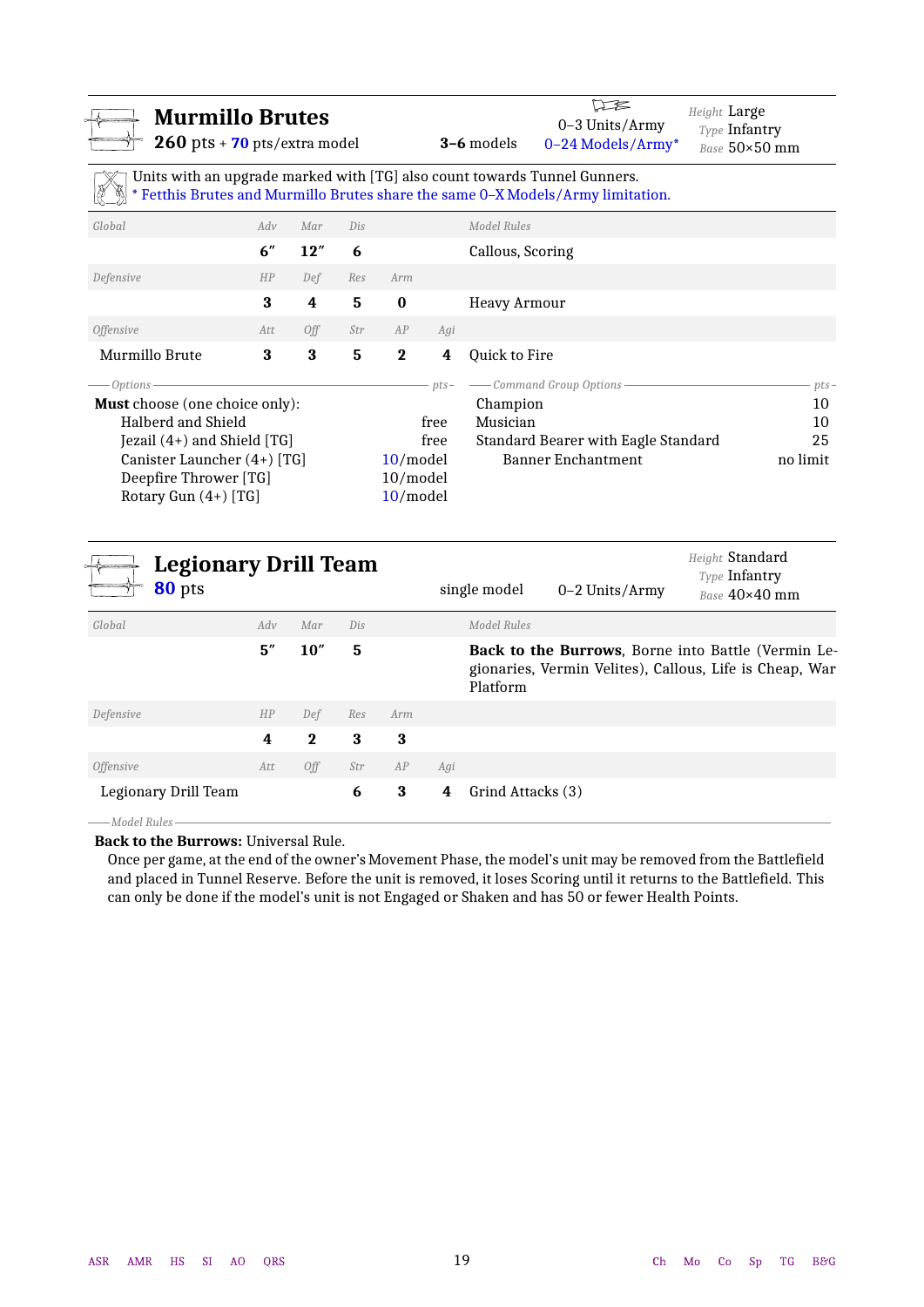# **Tunnel Gunners** (Max. 30%)

<span id="page-19-1"></span><span id="page-19-0"></span>

| <b>Ignifier Grenadiers</b><br>145 pts $+$ 12 pts/extra model |     |      |     |          |     | 8-15 models | 0-3 Units/Army                                   | Height Standard<br>Type Infantry<br>Base 20×20 mm |
|--------------------------------------------------------------|-----|------|-----|----------|-----|-------------|--------------------------------------------------|---------------------------------------------------|
| Global                                                       | Adv | Mar  | Dis |          |     | Model Rules |                                                  |                                                   |
|                                                              | 5'' | 10'' | 6   |          |     |             | Callous, Life is Cheap, Light Troops, Skirmisher |                                                   |
| Defensive                                                    | HP  | Def  | Res | Arm      |     |             |                                                  |                                                   |
|                                                              | 1   | 3    | 3   | $\bf{0}$ |     |             | Flammable, Hard Target (1), Heavy Armour         |                                                   |
| <i>Offensive</i>                                             | Att | Off  | Str | AP       | Agi |             |                                                  |                                                   |
| Ignifier Grenadier                                           | 1   | 4    | 3   | $\bf{0}$ | 4   |             | Deepfire Grenades (5+)                           |                                                   |
| — Model Rules                                                |     |      |     |          |     |             |                                                  |                                                   |

**Deepfire Grenades:** Shooting Weapon.

Range 8″, Shots 2, Str 6, AP 2, **Accurate**, **Flaming Attacks**, **Quick to Fire**, **Volley Fire**. When shooting at an enemy unit Engaged in Combat, hits are distributed onto a randomly chosen friendly unit Engaged with the original target on a roll of 5+ instead of 4+.

<span id="page-19-2"></span>

| <b>Experimental Weapon Teams</b><br>125 pts $+35$ pts/extra model |              |              |              |          |        | 3-6 models<br>$0-3$ Units/Army       | Height Standard<br><b>Type Infantry</b><br>Base 25×50 mm |
|-------------------------------------------------------------------|--------------|--------------|--------------|----------|--------|--------------------------------------|----------------------------------------------------------|
| Global                                                            | Adv          | Mar          | Dis          |          |        | Model Rules                          |                                                          |
|                                                                   | 5''          | 8''          | 5            |          |        | Callous, Life is Cheap, Light Troops |                                                          |
| Defensive                                                         | HP           | Def          | Res          | Arm      |        |                                      |                                                          |
|                                                                   | 3            | $\mathbf{2}$ | $\mathbf{2}$ | $\bf{0}$ |        | <b>Heavy Armour</b>                  |                                                          |
| <i><b>Offensive</b></i>                                           | Att          | 0ff          | Str          | AP       | Agi    |                                      |                                                          |
| Exp. Weapon Team                                                  | $\mathbf{2}$ | $\mathbf{2}$ | 3            | $\bf{0}$ | 4      | <b>Heavy Weapon, Quick to Fire</b>   |                                                          |
| Options-                                                          |              |              |              |          | $pts-$ |                                      |                                                          |
| <b>Must</b> choose (one choice only):                             |              |              |              |          |        |                                      |                                                          |
| Jezail $(4+)$ and Shield                                          |              |              |              |          | free   |                                      |                                                          |
| Canister Launcher $(4+)$                                          |              |              |              | 20/model |        |                                      |                                                          |
| Deepfire Thrower                                                  |              |              |              | 20/model |        |                                      |                                                          |
| Rotary Gun $(4+)$                                                 |              |              |              | 20/model |        |                                      |                                                          |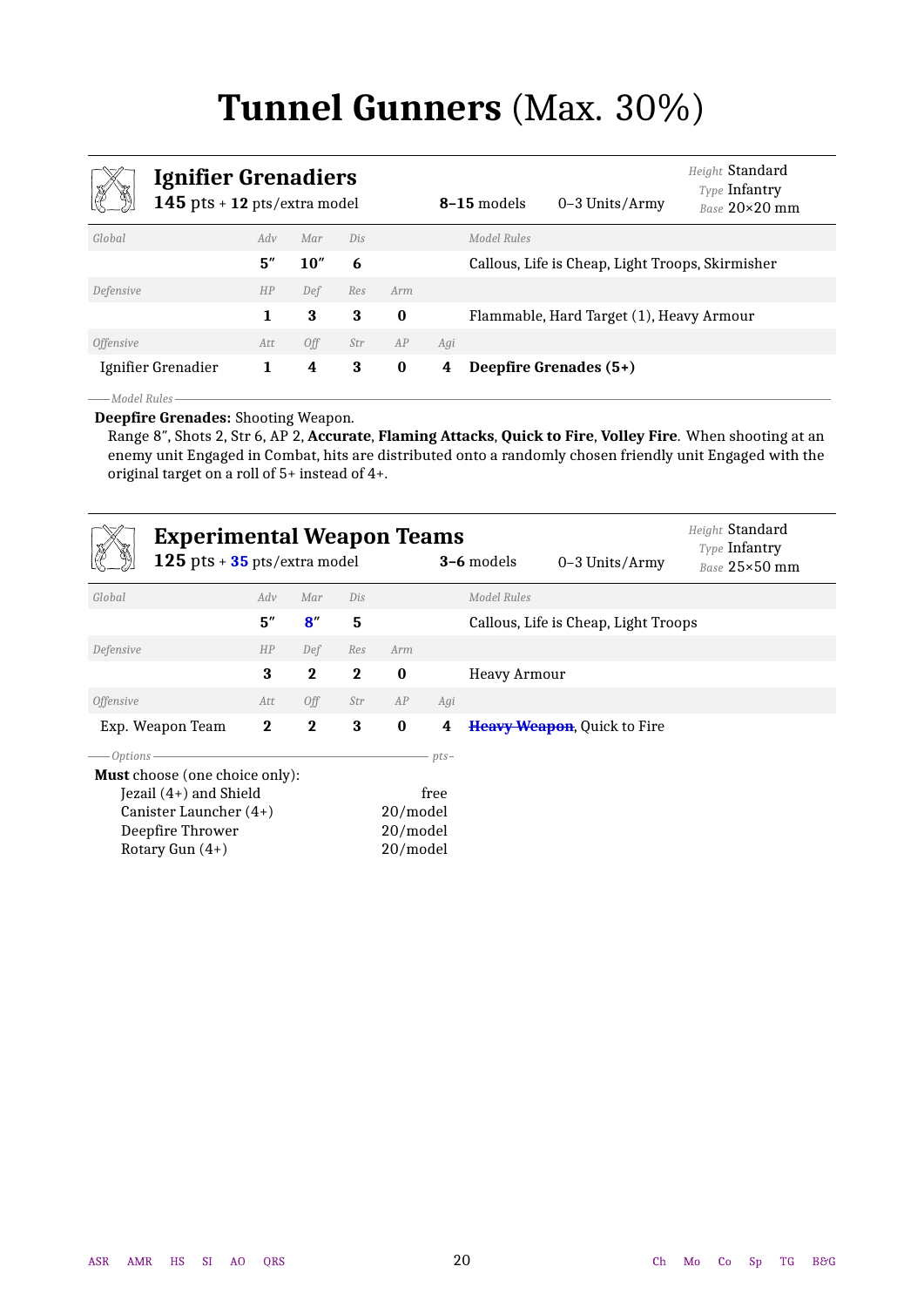<span id="page-20-1"></span>

|                         | <b>Doomspark Device</b><br><b>225</b> pts |              |             |     |          |     | single model         | $0-3$ Units/Army | Height Large<br><b>Type Construct</b><br>Base $50\times100$ mm |
|-------------------------|-------------------------------------------|--------------|-------------|-----|----------|-----|----------------------|------------------|----------------------------------------------------------------|
| Global                  |                                           | Adv          | Mar         | Dis |          |     | Model Rules          |                  |                                                                |
|                         |                                           | 6''          | 10''        | 6   |          |     | Callous, Swiftstride |                  |                                                                |
| Defensive               |                                           | HP           | Def         | Res | Arm      |     |                      |                  |                                                                |
|                         |                                           | 4            | $\bf{2}$    | 5   | 3        |     |                      |                  |                                                                |
| <i><b>Offensive</b></i> |                                           | Att          | Off         | Str | AP       | Agi |                      |                  |                                                                |
|                         | Rakachit Engineer (3)                     | <sup>1</sup> | $\mathbf 2$ | 3   | $\bf{0}$ | 4   |                      |                  |                                                                |
| Chassis                 |                                           |              |             |     |          | 4   | stone Generator      |                  | Chain Lightning, Grind Attacks (D6+1), Inanimate, Dark-        |

*Model Rules* **Chain Lightning:** Special Attack.

The model's Grind Attacks are resolved with Strength D6+1 and Armour Penetration 3.

**Darkstone Generator:** Shooting Weapon.

Range 12″, Shots D6+1, Strength D6+1, Armour Penetration 3, **March and Shoot**, **Mishap (Roll for number of Shots)**, **Reload!**.

The attacks hit automatically.

**Trial and Terror**: The weapon instead targets and automatically hits **all** units within 6″ (including units not inside the Front Arc/Line of Sight, and units Engaged in Combat) except the shooting unit itself (remember that models that are Engaged in Combat cannot perform Shooting Attacks). Roll once for the number of shots and apply this value to all targeted units, then roll for the Strength of the hits for each targeted unit individually. These shots are not randomised using the rules for Callous.

<span id="page-20-2"></span>

|                                                                                                                                                 | <b>Vermin Artillery</b><br><b>185</b> pts |     |              |                 |          |        | single model         | 0-4 Units/Army | Height Large<br>Type Construct<br>Base 75 mm round |
|-------------------------------------------------------------------------------------------------------------------------------------------------|-------------------------------------------|-----|--------------|-----------------|----------|--------|----------------------|----------------|----------------------------------------------------|
| Global                                                                                                                                          |                                           | Adv | Mar          | Dis             |          |        | Model Rules          |                |                                                    |
|                                                                                                                                                 |                                           | 5'' | 5''          | $5\phantom{.0}$ |          |        | Callous, War Machine |                |                                                    |
| Defensive                                                                                                                                       |                                           | HP  | Def          | Res             | Arm      |        |                      |                |                                                    |
|                                                                                                                                                 |                                           | 4   | $\mathbf{1}$ | 4               | $\bf{0}$ |        |                      |                |                                                    |
| <i><b>Offensive</b></i>                                                                                                                         |                                           | Att | Off          | Str             | AP       | Agi    |                      |                |                                                    |
| Crew                                                                                                                                            |                                           | 3   | 3            | 3               | $\bf{0}$ | 4      | Move or Fire         |                |                                                    |
| <i>Options</i>                                                                                                                                  |                                           |     |              |                 |          | $pts-$ |                      |                |                                                    |
| <b>Must</b> choose (one choice only):<br><b>Skorchit Ordnance</b> $(4+)$ *<br>Rakachit Mauss Rifle $(4+)^*$<br>*Each option is 0-2 Models/Army. |                                           |     | free<br>25   |                 |          |        |                      |                |                                                    |

*Optional Model Rules*

**Rakachit Mauss Rifle:** Artillery Weapon.

Cannon. Range 48″, Shots 1, Str 5 [7], AP 2 [4], **Area Attack (1×5)**, **Mishap (To-hit roll)**, **[Multiple Wounds (D3)]**.

**Trial and Terror**: The weapon's range is **set** to 24″, and it gains **Accurate** and **[Multiple Wounds (D6)]**.

**Skorchit Ordnance:** Artillery Weapon.

<span id="page-20-0"></span>**Catapult (4×4)**. Range 12–48″, Shots 1, Str 4, AP 0, **Flaming Attacks**, **Mishap (Misfire)**.

The model gains **Flammable**.

**Trial and Terror**: The weapon's range is **set** to 12–30″. Replace Catapult (4×4) with **Catapult (6×6)**.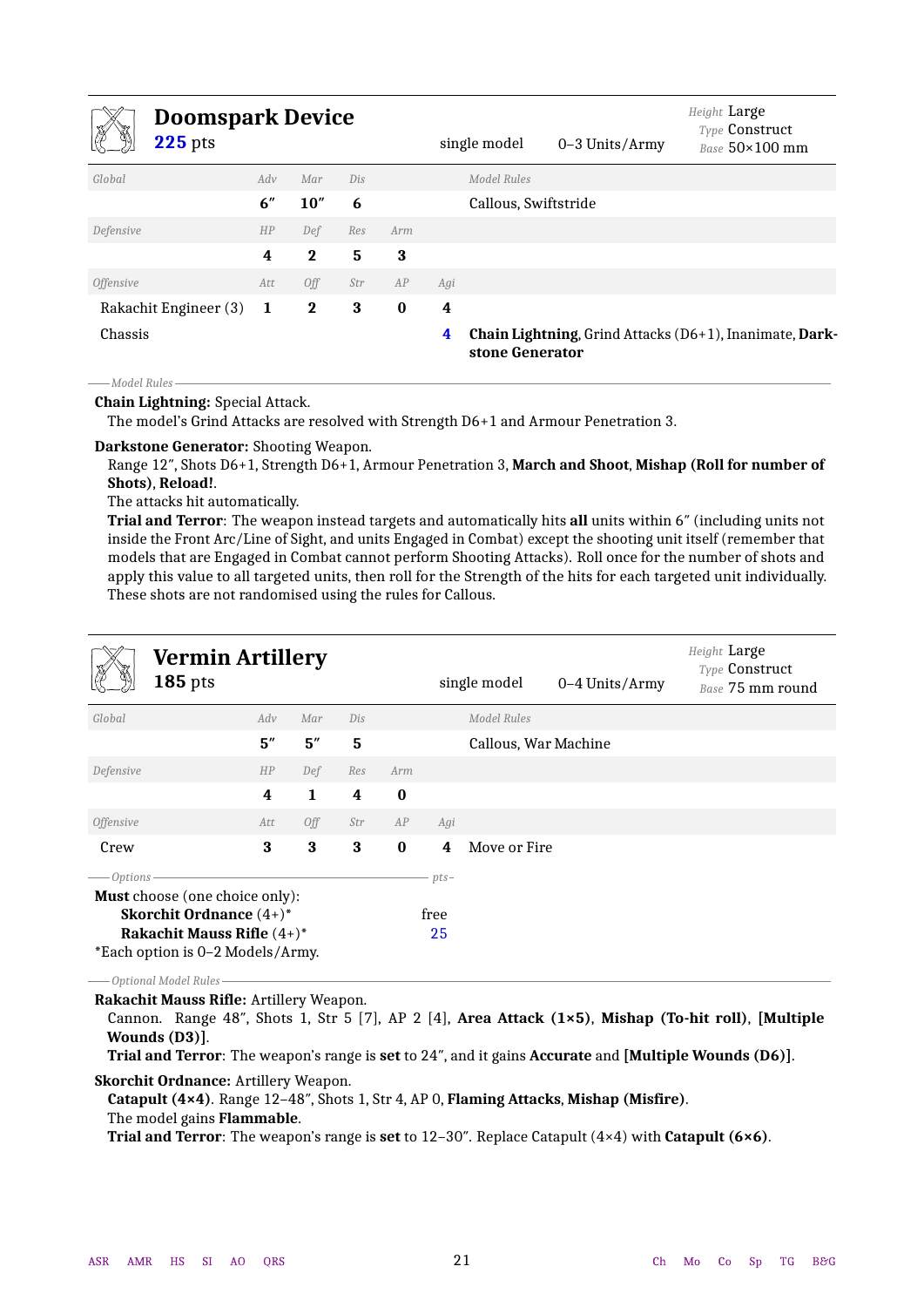# **Bread and Games** (Max. 25%)

<span id="page-21-1"></span><span id="page-21-0"></span>

# **Stygian Earthbreaker**

|                  | $\mathcal{L}_{i}$ began not the context<br>$290$ pts |     |     |     |     |          | single model | $0-2$ Units/Army                                | <b>Type Construct</b><br>Base $50\times100$ mm         |
|------------------|------------------------------------------------------|-----|-----|-----|-----|----------|--------------|-------------------------------------------------|--------------------------------------------------------|
| Global           |                                                      | Adv | Mar | Dis |     |          | Model Rules  |                                                 |                                                        |
|                  |                                                      | 6'' | 6"  | 6   |     |          |              | Callous, Strider, Stubborn, Underground Arrival |                                                        |
| Defensive        |                                                      | HP  | Def | Res | Arm |          |              |                                                 |                                                        |
|                  |                                                      | 5   | 1   | 5   | 5   |          |              |                                                 |                                                        |
| <i>Offensive</i> |                                                      | Att | Off | Str | AP  | Agi      |              |                                                 |                                                        |
|                  | Stygian Earthbreaker                                 |     |     | 6   | 4   | $\bf{2}$ | Hits (2D3)   |                                                 | Devastating Charge (Fear), Grind Attacks (2D3), Impact |

*Model Rules*

**Underground Arrival:** Universal Rule.

The model adds one Tunnel Marker to the army. In addition, the model may choose to start the game in Tunnel Reserve. Once per game, at the end of the owner's Movement Phase, the model's unit may be removed from the Battlefield and placed in the Tunnel Reserve. This cannot be done if the model is Engaged or Shaken.

<span id="page-21-2"></span>

| <b>Dreadmill Chariots</b><br>110 pts $+$ 95 pts/extra model |     |          |     |             |     | $1-3$ models<br>$0-2$ Units/Army                                    | Height Large<br><b>Type Construct</b><br>Base $50\times100$ mm |
|-------------------------------------------------------------|-----|----------|-----|-------------|-----|---------------------------------------------------------------------|----------------------------------------------------------------|
| Global                                                      | Adv | Mar      | Dis |             |     | Model Rules                                                         |                                                                |
|                                                             | 5'' | 5''      | 6   |             |     | Callous, Fearless, Light Troops, Swiftstride, Unstable En-<br>gines |                                                                |
| Defensive                                                   | HP  | Def      | Res | Arm         |     |                                                                     |                                                                |
|                                                             | 3   | $\bf{2}$ | 4   | 3           |     | Flammable                                                           |                                                                |
| <i><b>Offensive</b></i>                                     | Att | Off      | Str | AP          | Agi |                                                                     |                                                                |
| Dreadmill Driver                                            | 1   | $\bf{2}$ | 3   | $\bf{0}$    | 4   |                                                                     |                                                                |
| Chassis                                                     |     |          | 5   | $\mathbf 2$ | 4   | Grind Attacks $(1)$ , Impact Hits $(D6+1)$ , Inanimate              |                                                                |
| ——Model Rules-                                              |     |          |     |             |     |                                                                     |                                                                |

**Unstable Engines:** Universal Rule.

Units consisting entirely of models with Unstable Engines:

• Gain +D6″ to their Charge Range rolls in the Charge Phase. Also add this D6 to the Failed Charge distance.

• Immediately after choosing to perform a March Move, gain +D6″ March Rate.

The effects last until the end of the phase.

Immediately before a model is removed as a casualty from the unit, the model inflicts D6 hits with Strength 4, Armour Penetration 0 and Flaming Attacks on all other units within 6″ of the model's unit. Roll once for the number of hits inflicted on each unit. These hits are considered Special Attacks.

*Height* Large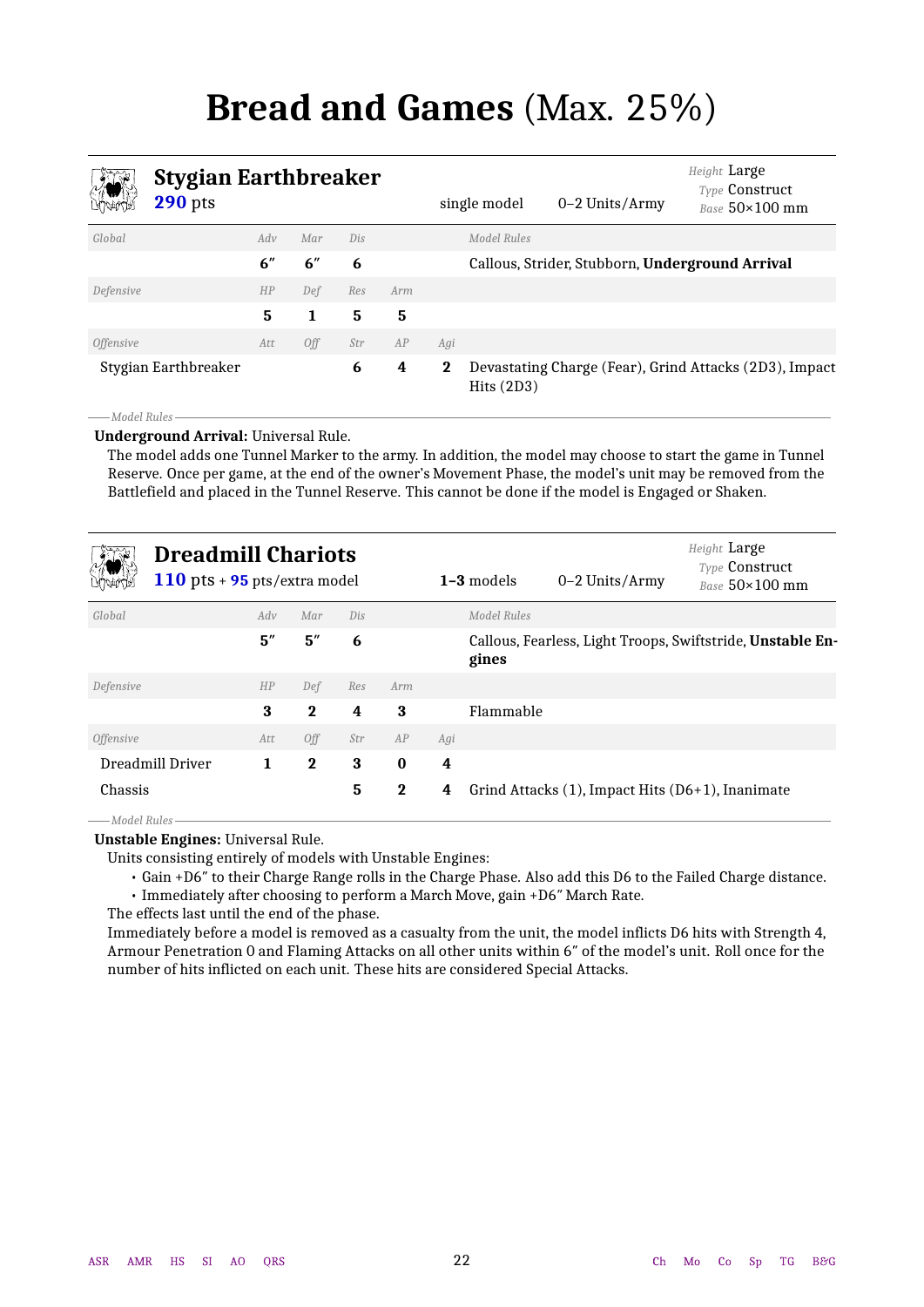<span id="page-22-0"></span>

| <b>Arena Beast</b><br><b>295</b> pts                      |          |     |     |          |        | single model       | 0-3 Units/Army*                          | Height Gigantic<br>Type Beast<br>Base 50×100 mm                                                                |
|-----------------------------------------------------------|----------|-----|-----|----------|--------|--------------------|------------------------------------------|----------------------------------------------------------------------------------------------------------------|
| * 0–2 Units/Army if the army includes a Ruinous Dictator. |          |     |     |          |        |                    |                                          |                                                                                                                |
| Global                                                    | Adv      | Mar | Dis |          |        | <b>Model Rules</b> |                                          |                                                                                                                |
|                                                           | 6"       | 12" | 6   |          |        | Callous, Fearless  |                                          |                                                                                                                |
| Defensive                                                 | HP       | Def | Res | Arm      |        |                    |                                          |                                                                                                                |
|                                                           | 6        | 3   | 5   | $\bf{2}$ |        | Fortitude $(5+)$   |                                          |                                                                                                                |
| <i><b>Offensive</b></i>                                   | Att      | 0ff | Str | AP       | Agi    |                    |                                          |                                                                                                                |
| Arena Beast                                               | $2D3+1$  | 3   | 7   | 3        | 3      | Harnessed          |                                          |                                                                                                                |
| Pitmaster                                                 | $\bf{2}$ | 3   | 4   | 1        | 4      | Halberd            |                                          |                                                                                                                |
| <i>Options</i>                                            |          |     |     |          | $pts-$ |                    | Optional Model Rules                     |                                                                                                                |
| <b>Underworld Beast</b>                                   |          |     |     |          | 15     |                    | <b>Underworld Beast: Universal Rule.</b> | The model gains <b>Random Movement (3D6")</b> and<br>its Attack Value is <b>set</b> to 4D3. It loses Harnessed |

and the Pitmaster model part, and its base size is

changed to 60×100 mm.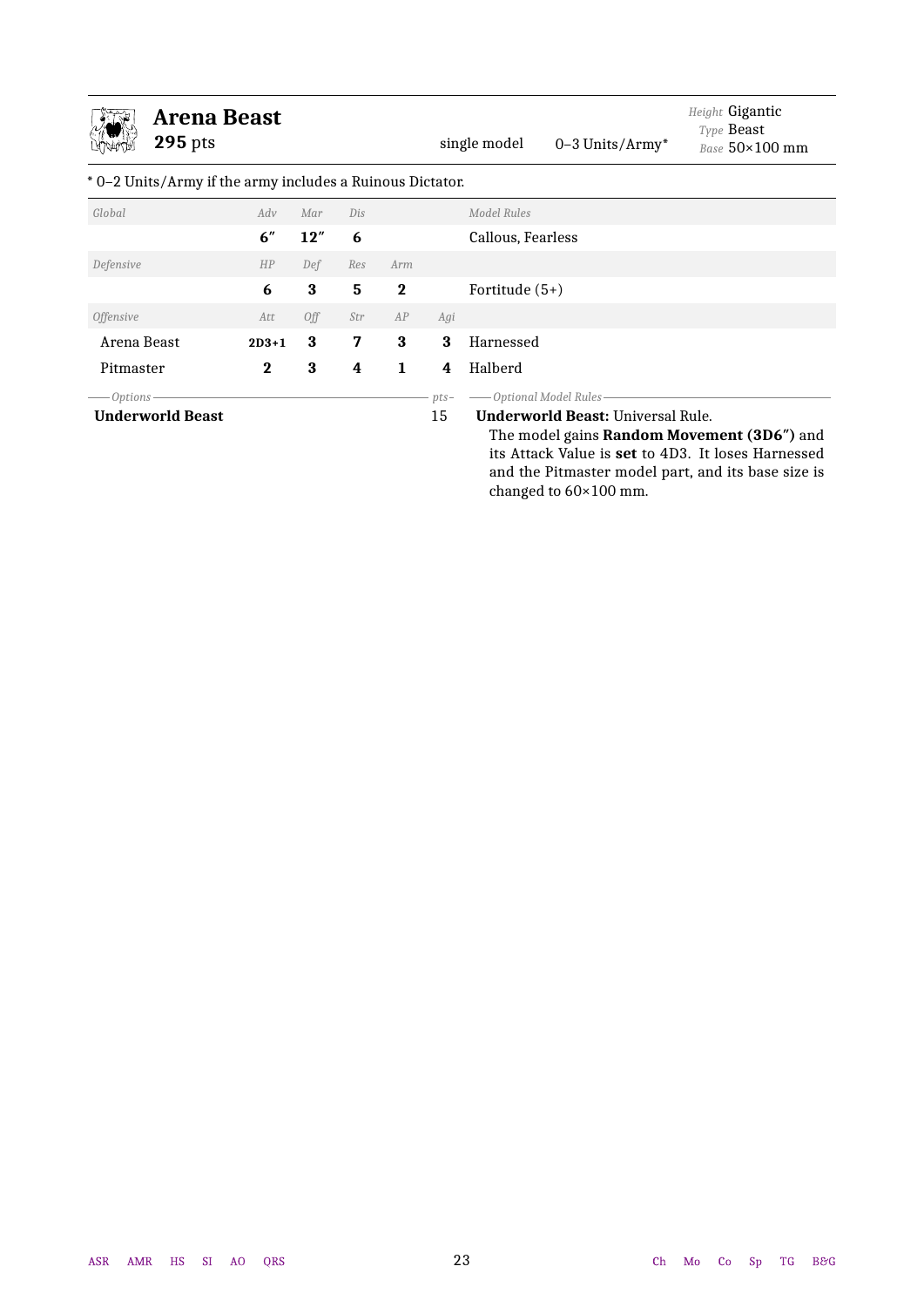# **Quick Reference Sheet**

<span id="page-23-0"></span>

| <b>Rat Swarm</b>          | Adv |             | 12" Mar 12" |                | Dis | 4            |     |              |     |                         | Callous, Endless Tide, Insignificant                                                               |
|---------------------------|-----|-------------|-------------|----------------|-----|--------------|-----|--------------|-----|-------------------------|----------------------------------------------------------------------------------------------------|
| Standard, Beast           | HP  | 3           | Def         | $\bf{0}$       | Res | $\mathbf{1}$ | Arm | $\bf{0}$     |     |                         | Hard Target (1)                                                                                    |
| Rat Swarm                 | Att |             | <b>Off</b>  | $\bf{0}$       | Str | $\mathbf 2$  | AP  | 1            | Agi | -3                      |                                                                                                    |
| <b>Characters</b>         |     |             |             |                |     |              |     |              |     |                         |                                                                                                    |
| <b>Ruinous Dictator</b>   | Adv | 7″          |             | Mar $14''$ Dis |     | 6            |     |              |     |                         | Callous, Fearless, Stubborn, Supernal, Unlimited Power!, Wiz-<br>ard Adept                         |
| Gigantic, Infantry        | HP  | 7           | Def         | 4              | Res | 5            | Arm | $\mathbf{2}$ |     |                         | Aegis $(5+)$                                                                                       |
| <b>Ruinous Dictator</b>   | Att | 4           | 0ff         | 4              | Str | 5.           | AP  | 4            | Agi | 8                       | Halberd                                                                                            |
| <b>Vermin Senator</b>     | Adv | 5''         | Mar         | 10''           | Dis | 7            |     |              |     |                         | Callous, Vox Populi                                                                                |
| Standard, Infantry        | HP  | 3           | Def         | 3              | Res | 3            | Arm | $\bf{0}$     |     |                         | Light Armour                                                                                       |
| Vermin Senator            | Att | $\mathbf 2$ | <b>Off</b>  | 3              | Str | 3            | AP  | $\bf{0}$     | Agi | 4                       | Pistol $(4+)$                                                                                      |
| <b>Bloodfur Legate</b>    | Adv | 5''         |             | $Mar$ 10"      | Dis | 6            |     |              |     |                         | Callous                                                                                            |
| Standard, Infantry        | HP  | 3           | Def         | 4              | Res | 4            | Arm | $\bf{0}$     |     |                         | <b>Heavy Armour</b>                                                                                |
| <b>Bloodfur Legate</b>    | Att | 4           | <b>Off</b>  | 5              | Str | 4            | AP  | 1            | Agi | - 6                     |                                                                                                    |
| <b>House Prefect</b>      | Adv | 5''         | Mar         | 10''           | Dis | 5            |     |              |     |                         | Callous                                                                                            |
| Standard, Infantry        | HP  | $\bf{2}$    | Def         | $\mathbf 2$    | Res | 3            | Arm | $\bf{0}$     |     |                         | Light Armour                                                                                       |
| <b>House Prefect</b>      | Att | 2           | 0ff         | 2              | Str | 3            | AP  | $\bf{0}$     | Agi | $\overline{\mathbf{4}}$ |                                                                                                    |
| <b>Swarm Priest</b>       | Adv | 5''         |             | $Mar$ 10"      | Dis | 5            |     |              |     |                         | Callous, Wizard Apprentice                                                                         |
| Standard, Infantry        | HP  | $\bf{2}$    | Def         | $\mathbf{2}$   | Res | 3            | Arm | $\bf{0}$     |     |                         |                                                                                                    |
| <b>Swarm Priest</b>       | Att | 1           | Off         | $\mathbf 2$    | Str | 3            | AP  | $\bf{0}$     | Agi | 4                       |                                                                                                    |
| <b>Duskblade Assassin</b> | Adv | 5''         |             | $Mar$ 10"      | Dis | 5            |     |              |     |                         | Callous, Dark Doorways, Disdain for Plebs, Not a Leader, Sic<br>Semper Tyrannis                    |
| Standard, Infantry        | HP  | $\bf{2}$    | Def         | 5              | Res | 3            | Arm | $\bf{0}$     |     |                         | Distracting                                                                                        |
| Duskblade Assassin        | Att | 2           | <b>Off</b>  | 5              | Str | 4            | AP  | 3            | Agi | 8                       | Divine Attacks, Multiple Wounds (2, against Character), Paired<br>Weapons, Throwing Weapons $(2+)$ |

### **Character Mounts**

| Adv | 5''                      |     |                          | Dis                                                    |              |    |              |                                                 |                          | Tall, The Die is Cast                                                                      |
|-----|--------------------------|-----|--------------------------|--------------------------------------------------------|--------------|----|--------------|-------------------------------------------------|--------------------------|--------------------------------------------------------------------------------------------|
| HP  | 4                        |     |                          | Res                                                    | 4            |    |              |                                                 |                          | Cannot be Stomped                                                                          |
| Att | 1                        | 0ff | 4                        | Str                                                    | 4            | AP | 1            | Agi                                             | 5.                       | Harnessed                                                                                  |
| Adv | 6''                      |     |                          | Dis                                                    | - C          |    |              |                                                 |                          |                                                                                            |
| HP  | 3                        | Def | $\mathbf{c}$             | Res                                                    | 5            |    |              |                                                 |                          |                                                                                            |
| Att | 4                        | Off | 3                        | Str                                                    | 5            | AP | $\mathbf 2$  | Agi                                             | 4                        | Harnessed                                                                                  |
| Adv | 5″                       |     |                          |                                                        |              |    |              |                                                 |                          | Borne into Battle (Blackfur Veterans, Fetthis Brutes, Vermin<br>Legionaries), War Platform |
| HP  | 8                        | Def | $\mathbf{1}$             | Res                                                    | 5            |    |              |                                                 |                          |                                                                                            |
| Att | 4                        | Off | 3                        | Str                                                    | 5            | AP | $\mathbf 2$  | Agi                                             | 4                        | Harnessed                                                                                  |
| Att | $\overline{\phantom{a}}$ | 0ff | $\overline{\phantom{a}}$ | Str                                                    | 5            | AP | $\mathbf{2}$ | Agi                                             | $\overline{\phantom{a}}$ | Impact Hits (D6), Inanimate                                                                |
| Adv | 5''                      |     |                          | Dis                                                    | $\mathsf{C}$ |    |              |                                                 |                          | Channel (1), War Platform                                                                  |
| HP  | 7                        | Def | -1                       | Res                                                    | 5            |    |              |                                                 |                          | Aegis $(5+)$                                                                               |
| Att | 1                        | 0ff | $\mathbf 2$              | Str                                                    | 3            | AP | $\bf{0}$     | Agi                                             | 3                        | Great Weapon                                                                               |
| Att |                          | 0ff | $\overline{\phantom{a}}$ | Str                                                    | 5            | AP | $\bf{2}$     | Agi                                             | $\overline{\phantom{a}}$ | Harnessed, Impact Hits (D3)                                                                |
|     |                          |     |                          | Mar $10''$<br>$Def$ <b>C</b><br>Mar $12"$<br>$Mar$ 10" | $Mar$ 10"    |    | Dis $C+1$    | Arm <b>C</b><br>Arm $C+1$<br>$Arm$ 4<br>$Arm$ 2 |                          |                                                                                            |

### **Core**

| <b>Vermin Velites</b>     | Adv       | 5″  | Mar $10''$      |              | $Dis$ 5 |                         |             |          | 75         | Callous, Life is Cheap, Scoring                        |
|---------------------------|-----------|-----|-----------------|--------------|---------|-------------------------|-------------|----------|------------|--------------------------------------------------------|
| Standard, Infantry        | <b>HP</b> | 1   | Def             | $\mathbf{2}$ | Res     |                         | $2$ Arm $0$ |          |            | Light Armour                                           |
| Vermin Velite             | Att       |     | Off             | 3            | Str     | -3                      | AP          | $\bf{0}$ | Agi        | Cohort Coordination, Paired Weapons<br>4               |
| <b>Vermin Legionaries</b> | Adv       | .5″ | Mar $10''$      |              | Dis     | - 5                     |             |          | $\square$  | Callous, Life is Cheap, Scoring                        |
| Standard, Infantry        | <b>HP</b> | 1   | Def             | $\mathbf{2}$ | Res     | $\overline{\mathbf{2}}$ | $Arm$ 0     |          |            | Light Armour                                           |
| Vermin Legionary          | Att.      | -1  | Off <sup></sup> | -3           | Str     | - 3                     | AP          | $\bf{0}$ | Aai        | <b>Cohort Coordination</b><br>4                        |
| <b>Blackfur Veterans</b>  | Adv       | 5″  | Mar $10''$      |              | Dis     | - 6                     |             |          | $\nabla z$ | Avrasi Formations, Callous, Life is Cheap, Scoring     |
| Standard, Infantry        | <b>HP</b> | 1   | Def             | - 3          | Res     | $\overline{2}$          | $Arm$ 0     |          |            | Heavy Armour, Shield                                   |
| Blackfur Veteran          | Att       |     | 0ff             | 4            | Str     | 3                       | AP          | $\bf{0}$ | Agi        | Cohort Coordination, Fight in Extra Rank, Halberd<br>5 |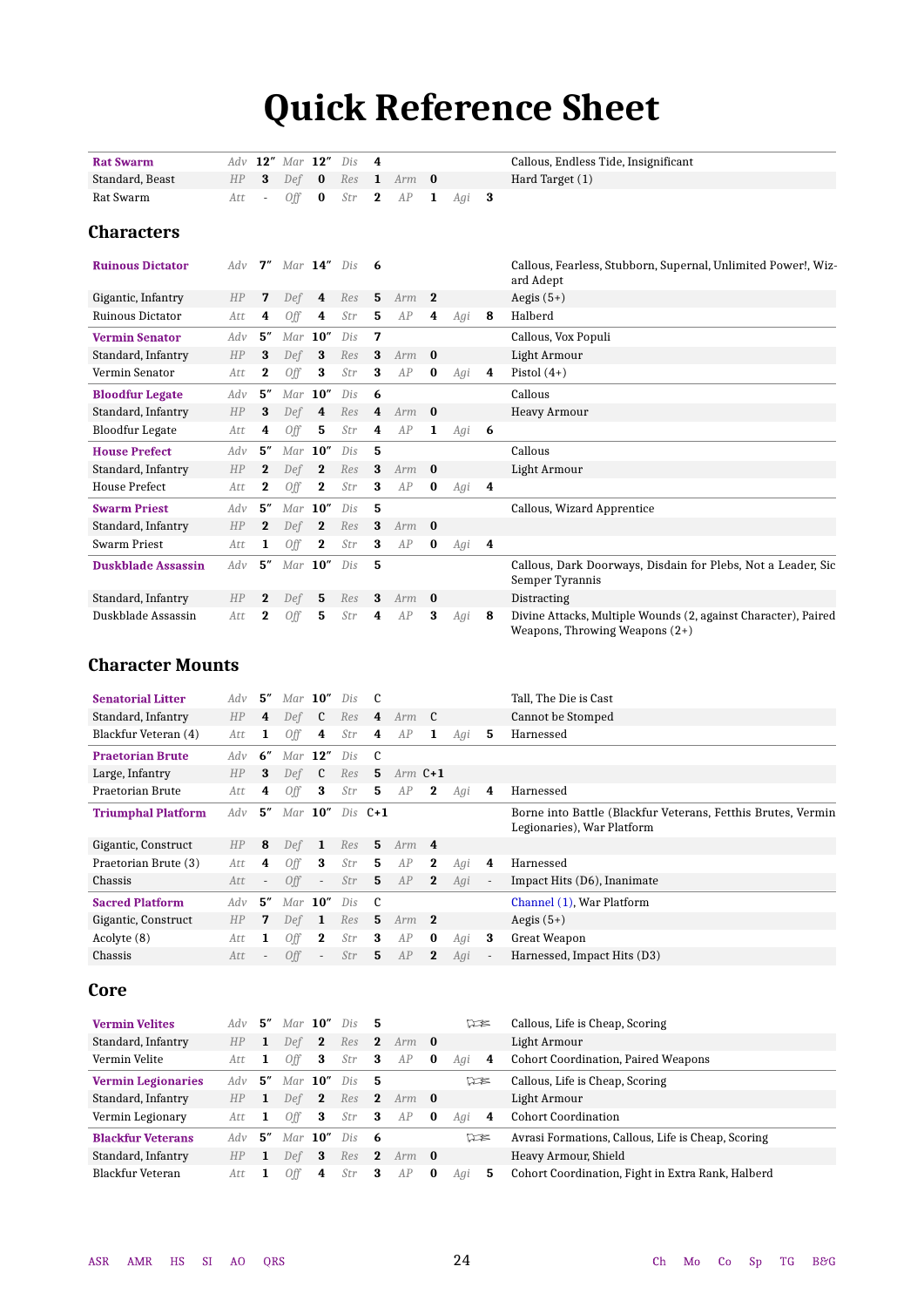| <b>Vermin Slaves</b> |  |  | $Adv$ 5" Mar $10"$ Dis $3$ |                                |  | Callous, Insignificant, Life is Cheap |
|----------------------|--|--|----------------------------|--------------------------------|--|---------------------------------------|
| Standard, Infantry   |  |  |                            | HP $1$ Def $1$ Res $2$ Arm $0$ |  |                                       |
| Vermin Slave         |  |  |                            | Att 1 Off 1 Str 3 AP 0 Agi 4   |  |                                       |

### **Special**

| <b>Shadowfur Stalkers</b>   | Adv | 5''      |           | Mar $10''$   | Dis | 5            |         |              |     |    | Callous, Life is Cheap, Light Troops, Sicarran Smugglers,<br>Skirmisher                                              |
|-----------------------------|-----|----------|-----------|--------------|-----|--------------|---------|--------------|-----|----|----------------------------------------------------------------------------------------------------------------------|
| Standard, Infantry          | HP  | 1        | Def       | 3            | Res | $\mathbf{2}$ | Arm     | $\bf{0}$     |     |    | Hard Target (1)                                                                                                      |
| Shadowfur Stalker           | Att | 1        | 0ff       | 3            | Str | 3            | AP      | $\bf{2}$     | Agi | 5  | Paired Weapons                                                                                                       |
| <b>Plague Disciples</b>     | Adv | 5''      |           | $Mar$ 10"    | Dis | 5            |         |              |     | 75 | Bodyguard (Sacred Platform), Callous, Fear no Evil, Life is Cheap,<br>Scoring                                        |
| Standard, Infantry          | HP  | 1        | Def       | $\mathbf{2}$ | Res | 3            | $Arm$ 0 |              |     |    |                                                                                                                      |
| Plague Disciple             | Att | $\bf{2}$ | 0ff       | $\mathbf{2}$ | Str | 3            | AP      | $\bf{0}$     | Agi | 3  | Cult of Errahman                                                                                                     |
| <b>Giant Rats</b>           | Adv | 7"       |           | $Mar$ 14"    | Dis | 5            |         |              |     |    | Callous, Insignificant, Life is Cheap                                                                                |
| Standard, Beast             | HP  | 1        | Def       | $\mathbf{2}$ | Res | $\mathbf{2}$ | Arm     | $\mathbf{0}$ |     |    |                                                                                                                      |
| Giant Rat                   | Att | 1        | Off       | $\bf{2}$     | Str | 3            | AP      | 1            | Agi | 5  | Devastating Charge (+1 Att)                                                                                          |
| <b>Fetthis Brutes</b>       | Adv | 6''      | Mar       | 12''         | Dis | 5            |         |              |     |    | Callous                                                                                                              |
| Large, Infantry             | HP  | 3        | Def       | 3            | Res | 5            | Arm     | $\bf{0}$     |     |    |                                                                                                                      |
| <b>Fetthis Brute</b>        | Att | 3        | 0ff       | $\bf{2}$     | Str | 4            | AP      | $\bf{2}$     | Agi | 4  | Fight in Extra Rank, Paired Weapons                                                                                  |
| <b>Murmillo Brutes</b>      | Adv | 6"       |           | $Mar$ 12"    | Dis | 6            |         |              |     | 75 | Callous, Scoring                                                                                                     |
| Large, Infantry             | HP  | 3        | Def       | 4            | Res | 5            | Arm     | - 0          |     |    | Heavy Armour                                                                                                         |
| Murmillo Brute              | Att | 3        | Off       | 3            | Str | 5            | AP      | 2            | Agi | 4  | Quick to Fire                                                                                                        |
| <b>Legionary Drill Team</b> | Adv | 5''      | $Mar$ 10" |              | Dis | 5            |         |              |     |    | Back to the Burrows, Borne into Battle (Vermin Legionaries,<br>Vermin Velites), Callous, Life is Cheap, War Platform |
| Standard, Infantry          | HP  | 4        | Def       | $\mathbf{2}$ | Res | 3            | Arm     | 3            |     |    |                                                                                                                      |
| Legionary Drill Team        | Att |          | 0ff       |              | Str | 6            | AP      | 3            | Agi | 4  | Grind Attacks (3)                                                                                                    |

### **Tunnel Gunners**

| <b>Ignifier Grenadiers</b> | Adv  | 5″             | Mar $10''$ |                          | Dis | -6           |                  |          |     |                         | Callous, Life is Cheap, Light Troops, Skirmisher                         |
|----------------------------|------|----------------|------------|--------------------------|-----|--------------|------------------|----------|-----|-------------------------|--------------------------------------------------------------------------|
| Standard, Infantry         | HP   | $\mathbf{1}$   | Def        | -3                       | Res | 3            | Arm $\mathbf{0}$ |          |     |                         | Flammable, Hard Target (1), Heavy Armour                                 |
| Ignifier Grenadier         | Att  | 1              | 0ff        | 4                        | Str | 3            | AP               | $\bf{0}$ | Agi | 4                       | Deepfire Grenades $(5+)$                                                 |
| <b>Exp. Weapon Teams</b>   | Adv  | 5''            | Mar        | . ጸ"                     | Dis | -5           |                  |          |     |                         | Callous, Life is Cheap, Light Troops                                     |
| Standard, Infantry         | HP   | 3              | Def        | $\mathbf{2}$             | Res | $\mathbf{2}$ | Arm $\mathbf{0}$ |          |     |                         | Heavy Armour                                                             |
| Exp. Weapon Team           | Att  | $\mathbf{2}$   | 0ff        | $\mathbf{2}$             | Str | 3            | AP               | $\bf{0}$ | Agi | 4                       | Heavy Weapon, Quick to Fire                                              |
| <b>Doomspark Device</b>    | Adv  | 6''            | $Mar$ 10"  |                          | Dis | $-6$         |                  |          |     |                         | Callous, Swiftstride                                                     |
| Large, Construct           | HP   | 4              | Def        | $\mathbf{2}$             | Res | 5            | Arm              | -3       |     |                         |                                                                          |
| Rakachit Engineer (3)      | Att. | 1              | Off        | $\bf{2}$                 | Str | 3            | AP               | $\bf{0}$ | Agi | $\overline{\mathbf{4}}$ |                                                                          |
| Chassis                    | Att  | $\blacksquare$ | <b>Off</b> | $\overline{\phantom{a}}$ | Str | $\sim$       | AP               |          | Agi | $\overline{\mathbf{4}}$ | Chain Lightning, Grind Attacks (D6+1), Inanimate, Darkstone<br>Generator |
| <b>Vermin Artillery</b>    | Adv  | 5″             | Mar        | 5″                       | Dis | -5           |                  |          |     |                         | Callous, War Machine                                                     |
| Large, Construct           | HP   | 4              | Def        | $\mathbf{1}$             | Res | 4            | $Arm$ 0          |          |     |                         |                                                                          |
| Crew                       | Att  | 3              | <b>Off</b> | 3                        | Str | 3            | AP               | $\bf{0}$ | Agi | 4                       | Move or Fire                                                             |

### **Bread and Games**

| <b>Stygian Earthbreaker</b> | Adv $6"$ |                          | Mar $6"$        |                | Dis | - 6  |         |              |     |                         | Callous, Strider, Stubborn, Underground Arrival                      |
|-----------------------------|----------|--------------------------|-----------------|----------------|-----|------|---------|--------------|-----|-------------------------|----------------------------------------------------------------------|
| Large, Construct            | HP       | 5.                       | Def             | $\mathbf{1}$   | Res | 5    | $Arm$ 5 |              |     |                         |                                                                      |
| Stygian Earthbreaker        | Att      | $\overline{\phantom{a}}$ | 0ff             | $\sim$         | Str | 6    | AP      | 4            | Agi | 2                       | Devastating Charge (Fear), Grind Attacks (2D3), Impact Hits<br>(2D3) |
| <b>Dreadmill Chariots</b>   | Adv      | 5″                       | Mar $5''$       |                | Dis | - 6  |         |              |     |                         | Callous, Fearless, Light Troops, Swiftstride, Unstable Engines       |
| Large, Construct            | HP       | 3                        | Def             | $\overline{2}$ | Res | 4    | $Arm$ 3 |              |     |                         | Flammable                                                            |
| Dreadmill Driver            | Att      | 1                        | 0ff             | $\mathbf 2$    | Str | -3   | AP      | $\bf{0}$     | Agi | 4                       |                                                                      |
| Chassis                     | Att      | $\overline{\phantom{a}}$ | 0ff             | $\sim$         | Str | 5    | AP      | $\mathbf{2}$ | Aai | $\overline{\mathbf{4}}$ | Grind Attacks $(1)$ , Impact Hits $(D6+1)$ , Inanimate               |
| <b>Arena Beast</b>          | Adv      | 6″                       | Mar $12"$       |                | Dis | - 6  |         |              |     |                         | Callous, Fearless                                                    |
| Gigantic, Beast             | HP       | 6                        | Def             | - 3            | Res | $-5$ | $Arm$ 2 |              |     |                         | Fortitude $(5+)$                                                     |
| Arena Beast                 |          |                          | Att $2D3+1$ Off | 3              | Str | 7    | AP      | 3            | Agi | 3                       | Harnessed                                                            |
| Pitmaster                   | Att.     | $\mathbf{2}$             | 0ff             | 3              | Str | 4    | AP      | 1            | Aai | 4                       | Halberd                                                              |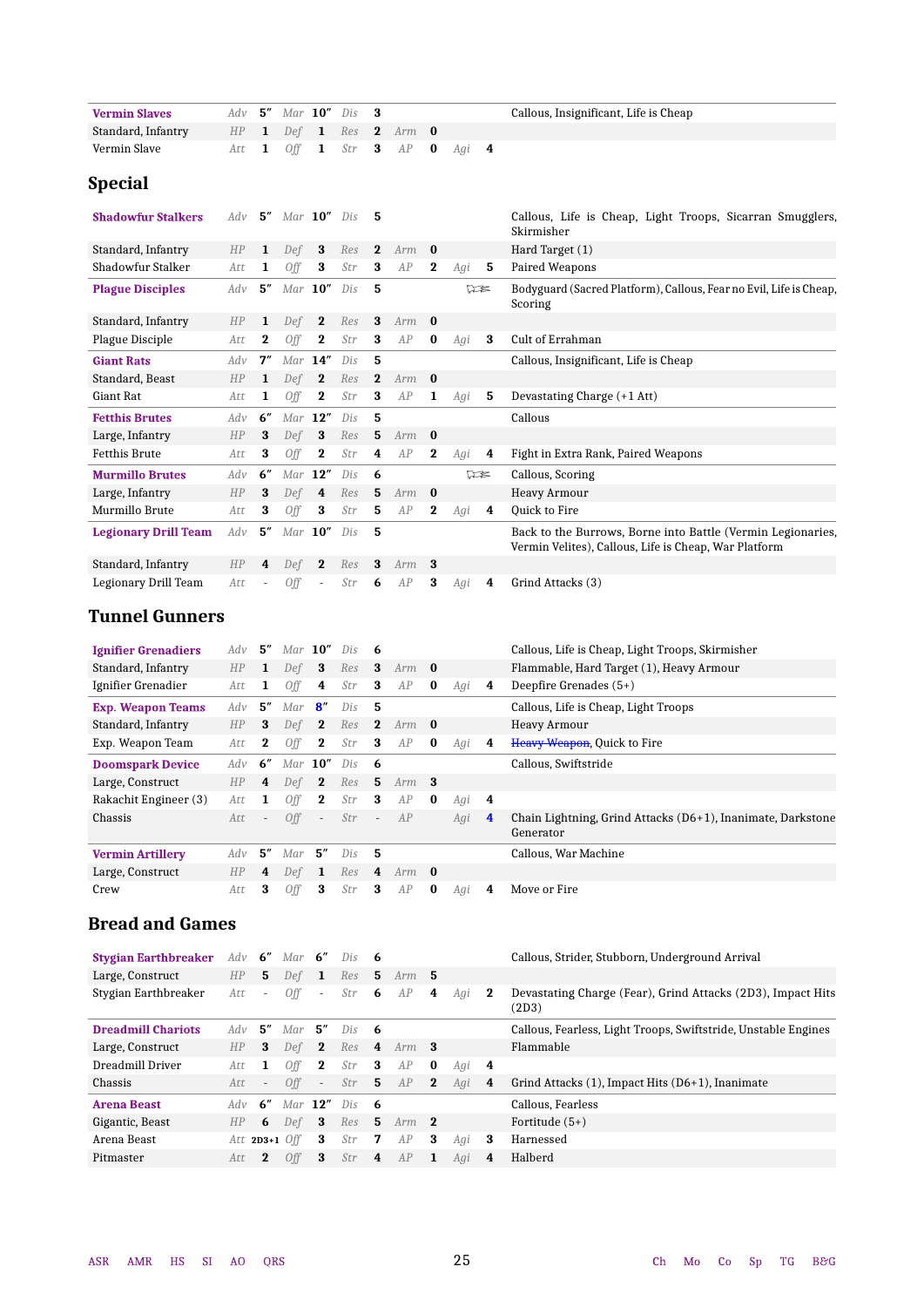# **Shooting Weapons**

| <b>Name</b>                | <b>Artillery</b>      | Range       | Str            | AP             | <b>Shots</b>   | <b>Rules</b>                                                                                   |
|----------------------------|-----------------------|-------------|----------------|----------------|----------------|------------------------------------------------------------------------------------------------|
| Jezail                     |                       | 36"         | 5              | 3              | $\mathbf{1}$   | Accurate<br>Mishap (To-hit roll)<br>Unwieldy                                                   |
| Rotary Gun                 |                       | 18''        | $\overline{4}$ | $\overline{2}$ | D <sub>6</sub> | Mishap (Roll for number of Shots)                                                              |
| Canister Launcher          | Catapult $(2\times2)$ | 24"         | 3              | 10             | $\mathbf{1}$   | Mishap (Misfire)<br><b>Toxic Attacks</b>                                                       |
| Deepfire Thrower           | Flamethrower          | 18''        | 3              | $\mathbf{0}$   | $\mathbf{1}$   | <b>Flaming Attacks</b><br>Mishap (Misfire)                                                     |
| Rodentium Bullets (Pistol) |                       | 18''        | $\overline{4}$ | 3              | 3              | Accurate<br><b>Magical Attacks</b><br>Quick to Fire                                            |
| <b>Storm Rocket</b>        |                       | 24"         | 5              | $\overline{2}$ | $\mathbf 1$    | Area Attack $(3\times3)$<br><b>Magical Attacks</b><br>One use only                             |
| Sling                      |                       | 18''        | 3              | $\mathbf{0}$   | $\mathbf{1}$   | +1 Strength from Short Range                                                                   |
| Deepfire Grenades          |                       | 8''         | 6              | $\overline{2}$ | $\overline{2}$ | Accurate<br><b>Flaming Attacks</b><br>Quick to Fire<br>Volley Fire                             |
| Darkstone Generator        |                       | 12"         | D <sub>6</sub> | $\overline{2}$ | D <sub>6</sub> | <b>Lightning Attacks</b><br>Mishap (Roll for number of Shots)<br>Reload!<br>Automatically hits |
| Rakachit Mauss Rifle       |                       | 48"         | 5[7]           | 2[4]           | $\mathbf{1}$   | Area Attack $(1\times5)$<br>Mishap (To-hit roll)<br>[Multiple Wounds (D3)]                     |
| Skorchit Ordnance          | Catapult $(4\times4)$ | $12 - 48''$ | $\overline{4}$ | $\mathbf{0}$   | $\mathbf{1}$   | <b>Flaming Attacks</b><br>Mishap (Misfire)                                                     |

## **Aim Table**

| Name                     | Aim  | <b>Shooting Model</b>             |
|--------------------------|------|-----------------------------------|
| Storm Rocket             | $2+$ | Characters                        |
| <b>Throwing Weapons</b>  | $2+$ | Duskblade Assassin                |
|                          | $4+$ | Vermin Velite, Shadowfur Stalker  |
| Pistol                   | $3+$ | Bloodfur Legate, House Prefect    |
|                          | $4+$ | Vermin Senator, Shadowfur Stalker |
| Jezail                   | $3+$ | House Prefect                     |
|                          | $4+$ | Murmillo Brute, Exp. Weapon Team  |
| <b>Canister Launcher</b> | $3+$ | House Prefect                     |
|                          | $4+$ | Murmillo Brute, Exp. Weapon Team  |
| Rotary Gun               | $3+$ | House Prefect                     |
|                          | $4+$ | Murmillo Brute, Exp. Weapon Team  |
| Sling                    | $4+$ | Vermin Velite                     |
| Rakachit Mauss Rifle     | $4+$ | Vermin Artillery                  |
| Skorchit Ordnance        | $4+$ | Vermin Artillery                  |
| Deepfire Grenades        | $5+$ | Ignifier Grenadier                |

### **Trial and Terror**

| <b>Shooting Weapon</b> | <b>Trial and Terror</b>                   |
|------------------------|-------------------------------------------|
| <b>Jezail</b>          | Range 24", Multiple Wounds (2), Reload!   |
| Rotary Gun             | Range 12", Shots D6×2, Reload!            |
| Canister Launcher      | Range $18$ ", Catapult $(3\times3)$       |
| Deepfire Thrower       | Range 12", Str 4                          |
| Darkstone Generator    | Targets all units within 6"               |
| Rakachit Mauss Rifle   | Range 24", Accurate, Multiple Wounds (D6) |
| Skorchit Ordnance      | Range $12-30$ ", Catapult $(6\times6)$    |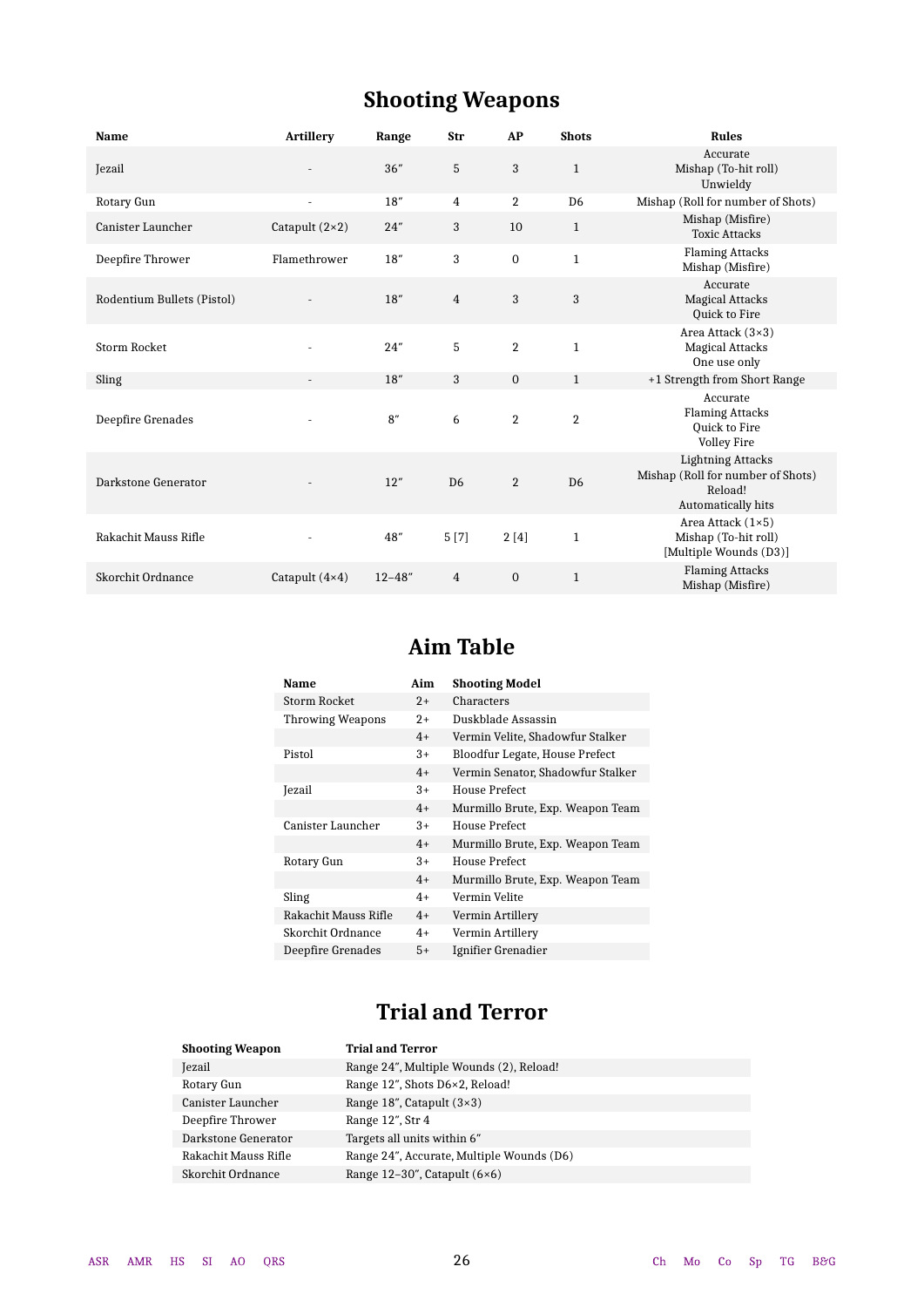# **Changelog**

### <span id="page-26-0"></span>**2022 alpha 4**

### **Clarifications**

- Without Number, clarified
- Crown of Hubris, clarified
- Stygian Overseer, clarified
- Bloodpox Blades, moved from general rules to the Plague Disciples entry

### **Design Changes**

- The Awakened Swarm, boosted version is casted on 7+ instead of 8+
- Sacred Platform, now both platforms give Channel(1) and one additional learned spell (replaces the bound spells)
- Whispering Bell, now gives +3″ range to spell casted by the model
- Pestilent Pulpit, now gives +1d3 impact hits to the model
- Vermin Velites, max size increased to 30, bows limited to 30 models/army
- Blackfur Veterans, limited to 120 models/army(excluding Bloodfur Praetorians), now they lose the benefit of testudo till the end of next turn if they march or charge
- Shadowfur Stalkers, now limited to 15 models per unit and 30 models per army
- Fetthis Brutes, now limited to 12 models per unit and 24 models per army (limit shared with the Murmillo brutes)
- Giant Rats, units of 20 or more now count toward Core
- Doomspark Device, chassis agility reduced to 4
- Experimental Weapon Teams, lose heavy weapon and their march rate is reduced to 8″

### **Point Changes**

- Secrets of the Doom Blade 160  $\nearrow$  175
- Swarm Master 25  $\searrow$  20
- Plague-Hermit's Blessing 60 ↘ 50
- Sacred Aquila 60  $\searrow$  55
- Bell of the Deep Roads 40  $\nearrow$  45
- Crown of Hubris 50  $\nearrow$  55
- Orb of Ateus 65  $\searrow$  50
- Orator's Toga 40  $\searrow$  35
- Map of the Deeps 30  $\searrow$  25
- Tome of the Ratking  $45 \searrow 35$
- Tarina's Lyre 20  $\searrow$  15
- Ruinous Dictator 450 ↘ 445
- Ruinous Dictator I am the Senate 20  $\nearrow$  30
- Ruinous Dictator Pontifex Maximus  $10 \nearrow 20$
- Ruinous Dictator Avatar of Favana 20  $\nearrow$  25
- Bloodfur Legate 120 \115
- Bloodfur Legate Triumphal Platform 315  $\backslash$  310
- House Prefect 105 \ 95
- House Prefect Skorchit Alchemist 15 ↘ 5
- House Prefect Rakachit Technocrat 30  $\searrow$  25
- House Prefect Stygian Overseer 25  $\searrow$  20
- House Prefect Praetorian Brute 50  $\nearrow$  55
- House Prefect Jezail 15  $\searrow$  10
- House Prefect Canister Launcher 30 ↘ 25
- House Prefect Rotary Gun 25 ↘ 20
- House Prefect Deepfire Thrower 40  $\searrow$  35
- Swarm Priest Sacred Platform 250 ↗ 260
- Sacred Platform Pestilent Pulpit 100 ↘ 45
- Vermin Legionaries Shield and Spear  $1 \searrow 0$
- Vermin Slaves 120 \times 115
- Vermin Slaves Tunnelling Tools 25 ↘ 15
- Shadowfur Stalkers 135 ↘ 130
- Shadowfur Stalkers Throwing Weapons  $0 \nearrow 1$
- Plague Disciples Additional models  $11 \searrow 10$
- Giant RatsAdditional models  $4 \nearrow 5$
- Fetthis Brutes Additional models 54  $\nearrow$  55
- Murmillo Brutes Additional models  $74 \searrow 70$
- Murmillo Brutes Rotary Gun 15 \10
- Murmillo Brutes Canister Launcher 15  $\searrow$  10
- Legionary Drill Team 90  $\searrow$  80
- Experimental Weapon Teams Additional models 39  $\searrow$  35
- Doomspark Device 250  $\searrow$  225